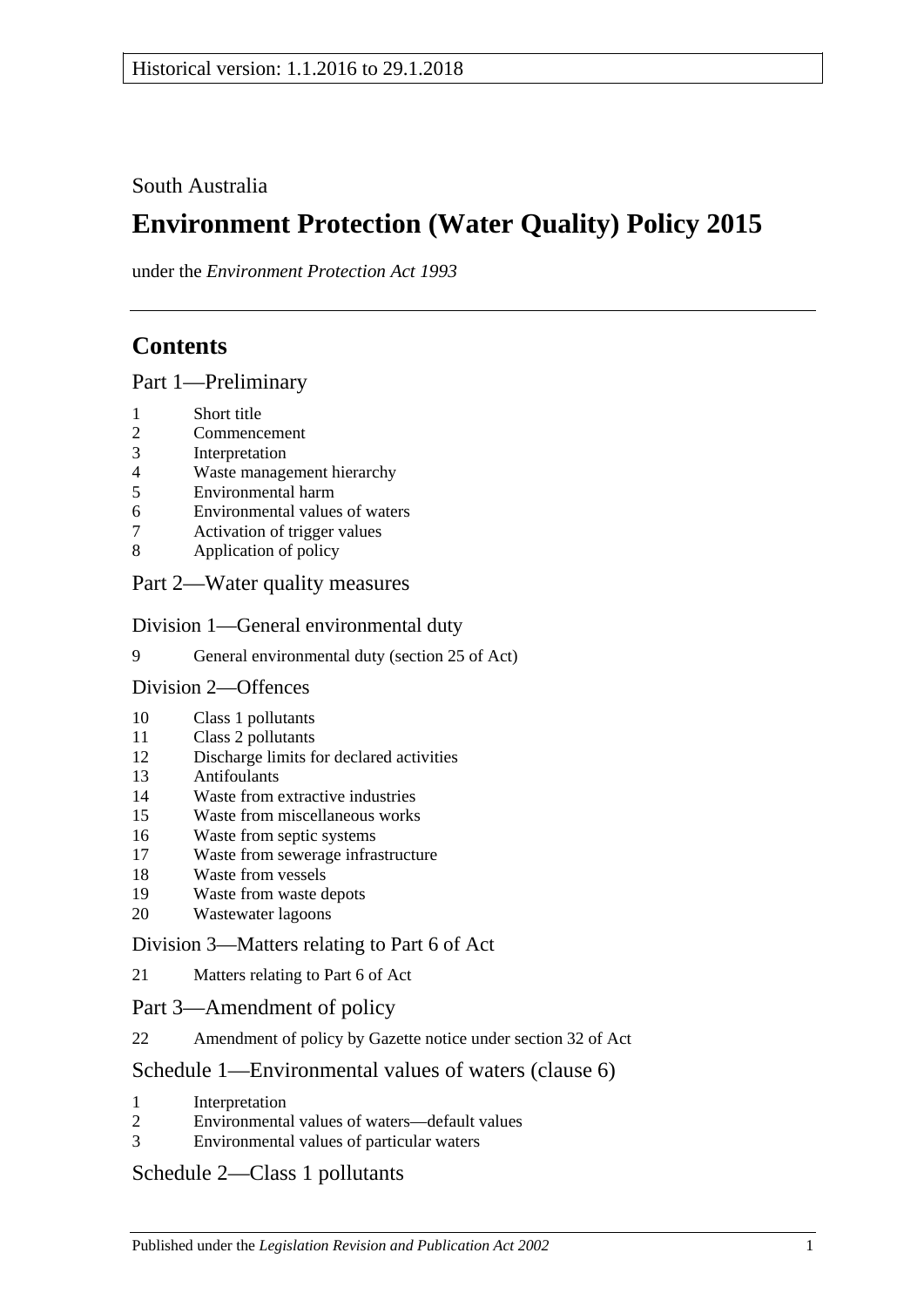Schedule [3—Class 2 pollutants](#page-20-0)

Schedule [4—Codes, standards, guidelines and other documents](#page-21-0)

Schedule 5—Revocation of *[Environment Protection \(Water Quality\)](#page-22-0)  [Policy](#page-22-0) 2003*

[Legislative history](#page-23-0)

## <span id="page-1-0"></span>**Part 1—Preliminary**

## <span id="page-1-1"></span>**1—Short title**

This policy may be cited as the *[Environment Protection \(Water Quality\) Policy](http://www.legislation.sa.gov.au/index.aspx?action=legref&type=subordleg&legtitle=Environment%20Protection%20(Water%20Quality)%20Policy%202015) 2015*.

## <span id="page-1-2"></span>**2—Commencement**

This policy will come into operation on a day to be fixed by the Governor by notice in the Gazette.

## <span id="page-1-3"></span>**3—Interpretation**

(1) In this policy, unless the contrary intention appears—

*Act* means the *[Environment Protection Act](http://www.legislation.sa.gov.au/index.aspx?action=legref&type=act&legtitle=Environment%20Protection%20Act%201993) 1993*;

*antifoulant* means any chemical substance designed for application to water submerged surfaces to inhibit the growth of plants, animals or other organisms on those surfaces;

*ANZECC* means the Australian and New Zealand Environment and Conservation Council;

*aquaculture licence* has the same meaning as in the *[Aquaculture Act](http://www.legislation.sa.gov.au/index.aspx?action=legref&type=act&legtitle=Aquaculture%20Act%202001) 2001*;

*ARMCANZ* means the Agriculture and Resource Management Council of Australia and New Zealand;

*cavity in land* includes a bore, mine shaft, well, infiltration basin and other similar structure and a naturally occurring sinkhole;

*class 1 pollutant* means a pollutant listed in [Schedule](#page-19-0) 2;

*class 2 pollutant* means a pollutant listed in [Schedule](#page-20-0) 3;

*contaminated stormwater* means stormwater that is contaminated by a class 1 pollutant, a class 2 pollutant or any material that could be reasonably prevented from entering the pipes, gutters and other channels used to collect and convey the stormwater;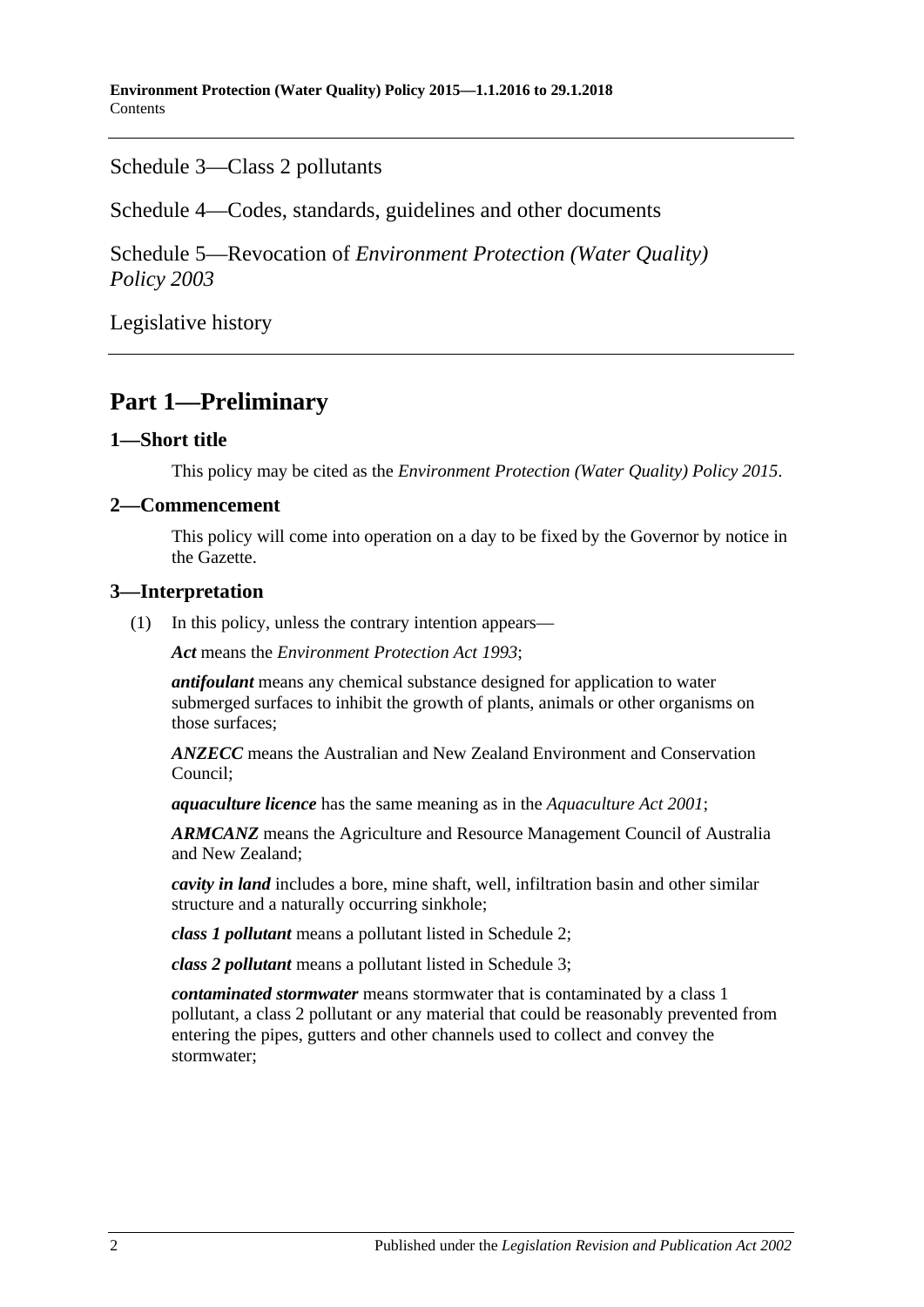*Coorong* means the area of water separated from the Lower Murray, and from Lake Alexandrina, by the Goolwa, Mundoo, Boundary Creek, Ewe Island and Tauwitchere Barrages, and separated from the ocean by Sir Richard Peninsula and Younghusband Peninsula, and by the geodesic from the location on mean high water springs closest to the mouth of the River Murray on the northern side of the headland of Sir Richard Peninsula to the location on mean high water springs closest to the northern side of the headland of Younghusband Peninsula;

*discharge waste or a pollutant* includes deposit the waste or pollutant or dispose of the waste or pollutant;

*discharge waste or a pollutant into waters or onto land*—see [subclause](#page-4-0) (2);

*environmental values of waters*—see [clause](#page-6-0) 6;

*hazardous waste* means listed waste having a characteristic described in Schedule 2 of the *[Environment Protection \(Movement of Controlled Waste\) Policy](http://www.legislation.sa.gov.au/index.aspx?action=legref&type=subordleg&legtitle=Environment%20Protection%20(Movement%20of%20Controlled%20Waste)%20Policy%202014) 2014*;

*human wastewater* means human waste either alone or in combination with water;

*inland waters* means waters of the State other than marine waters;

*Lake Albert and Lake Alexandrina* means the waters of Lake Albert and Lake Alexandrina downstream from a line joining the upstream sides of the landings used by the ferry at Wellington closest to 35°19′52.53″ South, 139°23′04.30″ East, and separated from the Coorong by land and by the Goolwa, Mundoo, Boundary Creek, Ewe Island and Tauwitchere Barrages and including those waters of the Finnis River and Currency Creek situated upstream from Lake Alexandrina to the southernmost side of the first road bridge by which they are each crossed;

*landfill depot* means a depot, facility or works for the controlled disposal of waste to land;

*liquid waste* means waste classified as liquid waste in accordance with the assessment process set out in the guideline *Liquid waste classification test*, re-issued by the Authority in September 2003;

*listed waste* means a substance or thing listed in Schedule 1 Part B of the Act;

*mandatory provision*—see [subclause](#page-5-2) (4);

*MAR scheme* means a scheme in which water is injected or otherwise purposely transferred into an aquifer for the purpose of environmental benefit or storage and subsequent recovery;

**Note—**

MAR stands for Managed Aquifer Recharge.

*medical sharp* means an object or device that has been discarded in the course of medical, dental or veterinary practice or research and has a sharp point, protuberance or cutting edge that is capable of causing a penetrating injury to humans, and includes (but is not limited to) a needle, hypodermic needle, syringe with needle or any other surgical instrument;

*medical waste* means waste consisting of—

- (a) medical sharps; or
- (b) human tissue, bone, organ, body part or foetus; or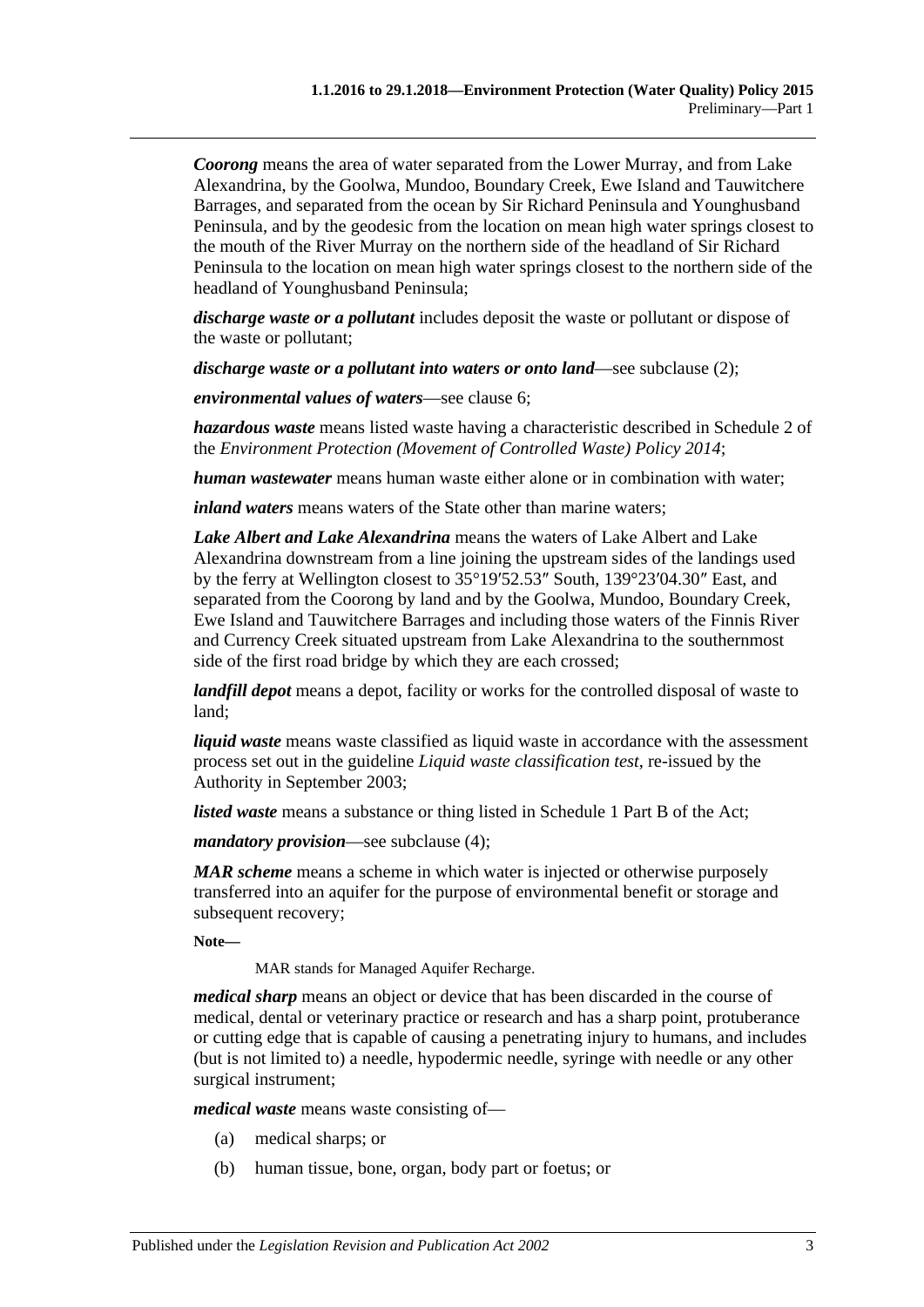- (c) a vessel, bag or tube containing a liquid body substance; or
- (d) an animal carcass discarded in the course of veterinary or medical practice or research; or
- (e) a specimen or culture discarded in the course of medical, dental or veterinary practice or research and any material that has come into contact with such a specimen or culture; or
- (f) any other article or matter that is discarded in the course of medical, dental or veterinary practice or research and that poses a significant risk to the health of a person who comes into contact with it;

*public stormwater system* means any equipment or infrastructure for collecting, treating or conveying stormwater for the purposes of stormwater management, or flood mitigation, conducted by a public authority, and includes catchment management equipment and infrastructure;

*salt interception scheme* means a scheme conducted by a public authority involving pumping and drainage of underground waters for the purpose of intercepting and avoiding saline water flows into those waters;

*septic system* means a system used on premises for the on-site collection, treatment and disposal of sewage generated at the premises, and includes a septic tank;

*sewerage infrastructure* has the same meaning as in the *[Water Industry Act](http://www.legislation.sa.gov.au/index.aspx?action=legref&type=act&legtitle=Water%20Industry%20Act%202012) 2012*;

*sinkhole* means a surface depression caused by a collapse of soil or overlying formation above fractured or cavernous bedrock;

*stormwater* means rain or melted precipitation that runs off land or structures on land;

*surface waters* means waters other than underground waters;

*trigger value*—see [clause](#page-6-1) 7;

*underground waters* means waters occurring naturally under the ground or introduced to an aquifer or other area under the ground;

*vessel* means a boat, yacht, ship or other vessel capable of floating and being used on water;

*vessel facility* means a facility for the mooring, berthing, securing, storage, construction, repair or maintenance of a vessel and includes a marina, pontoon, jetty, wharf, boat ramp, slipway and boat yard;

*waste* has the same meaning as in the Act;

*waste depot* has the same meaning as in section 113 of the Act;

*waste management hierarchy*—see [clause](#page-5-0) 4;

*wastewater* means waste principally consisting of water and includes—

- (a) human wastewater;
- (b) sewage;
- (c) water containing food or beverage waste;
- (d) wash down water or cooling water;
- (e) irrigation runoff or contaminated stormwater;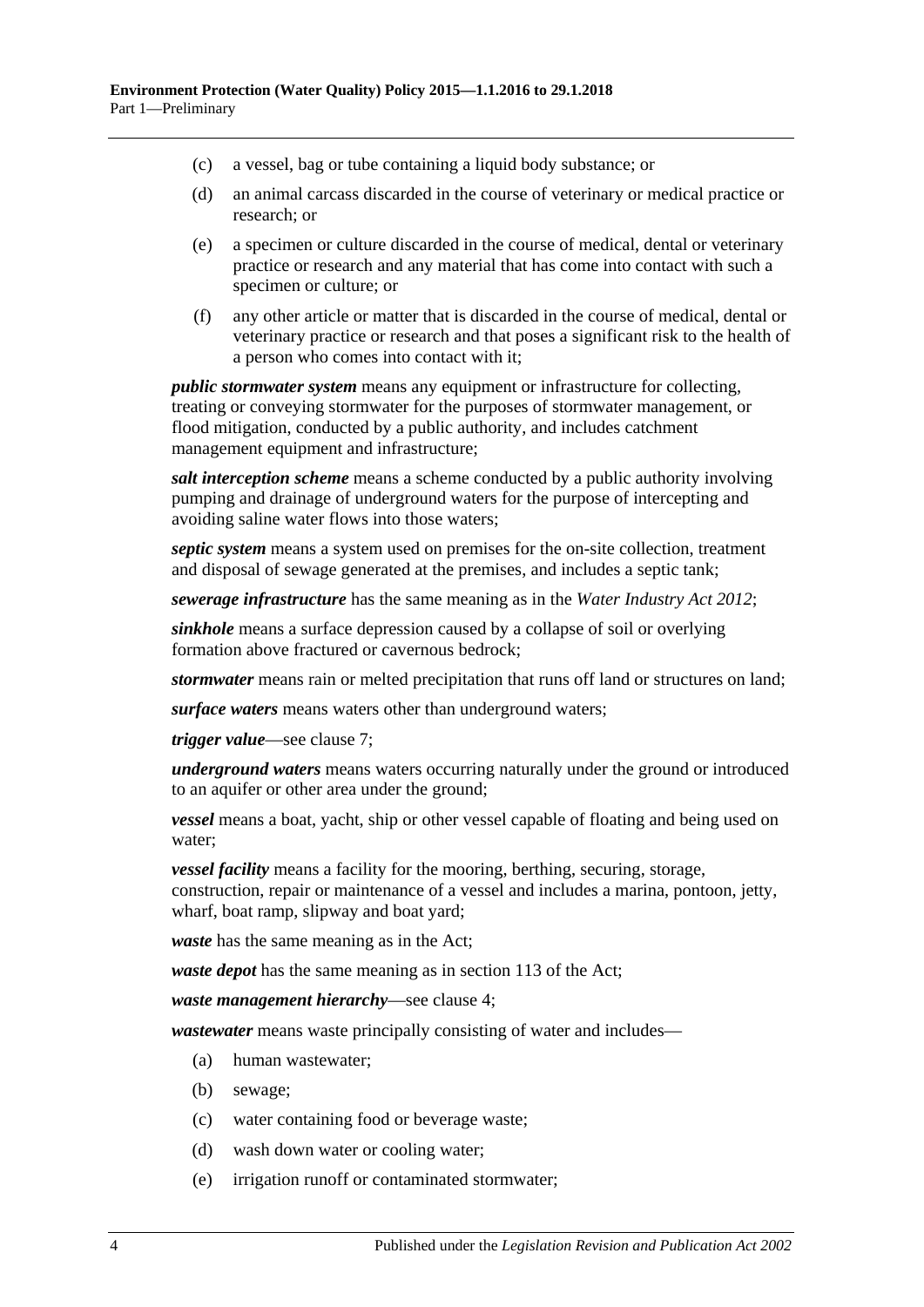- (f) water containing any other trade or industrial waste;
- (g) any other water that has been used in any form of human activity;
- (h) a combination of any 1 or more of the above;

*wastewater lagoon* means—

- (a) a sedimentation or detention basin; or
- (b) an artificial wetland; or
- (c) a leachate pond (containing leachate from composting or landfill works); or
- (d) a tailings dam; or
- (e) any other dam, pond or lagoon constructed and used for the purpose of holding wastewater;

*wastewater management system* means a system designed and operated for the purpose of collecting and managing wastewater so as to minimise any adverse impacts of the wastewater on the environment;

*watercourse* means any of the following (whether or not temporarily wet or temporarily dry):

- (a) a river, creek or other natural watercourse (whether modified or not);
- (b) a lake, wetland, swamp, dam or reservoir or other body of water that collects water or through which water flows;
- (c) the Coorong;
- (d) an artificial channel;
- (e) a public stormwater disposal system,

and includes part of a watercourse;

*Water Quality Guidelines* means the *Australian and New Zealand Guidelines for Fresh and Marine Water Quality 2000* prepared by ANZECC and ARMCANZ, as in force at the commencement of this policy;

*waters* means waters to which this policy applies (see [clause](#page-7-0) 8).

- <span id="page-4-0"></span>(2) For the purposes of this policy, the following applies in relation to the meaning of *discharge waste or a pollutant into waters or onto land*:
	- (a) a person discharges waste or a pollutant into waters or onto land if the person causes or allows the waste or pollutant to be discharged into the waters or onto the land or fails to prevent it from entering the waters or escaping onto the land (including by processes such as seepage or infiltration or carriage by wind, rain, sea spray or stormwater or by the rising of the water table);
	- (b) waste or a pollutant will be taken to have been discharged onto land if it is discharged into a quarry or a cavity in land;
	- (c) the discharge of waste or a pollutant into a watercourse that is temporarily dry will be regarded as the discharge of the waste or pollutant into waters.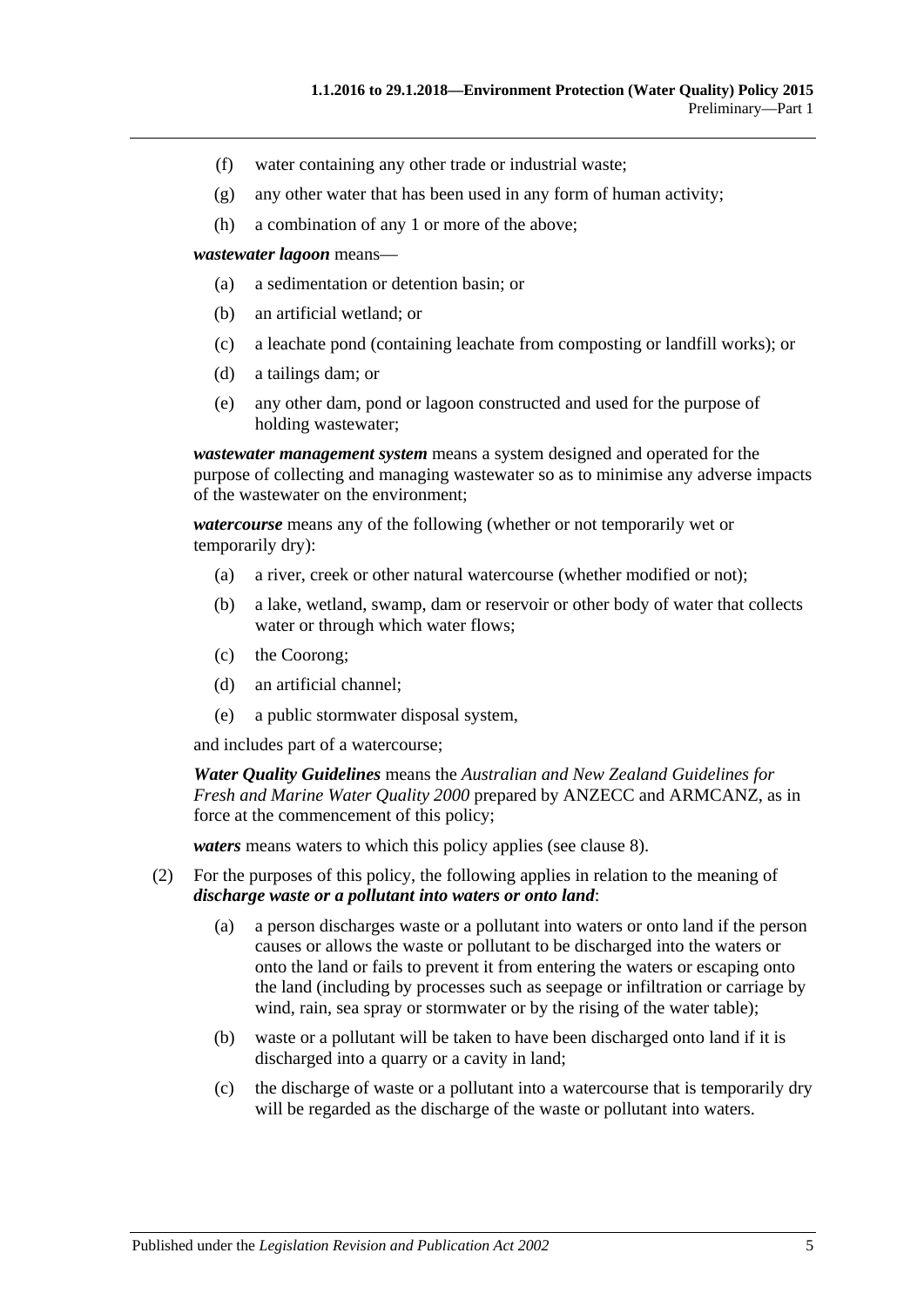- (3) For the purposes of the descriptions of waters in this policy, unless the contrary intention appears, all lines are geodesics based on the *Geocentric Datum of Australia 1994 (GDA94)* as defined in the Commonwealth of Australia Gazette GN35 of 6 September 1995 and all co-ordinates are expressed in terms of GDA94.
- <span id="page-5-2"></span>(4) In this policy, the expression *mandatory provision* followed by a statement as to the category of offence is to be taken to signify that contravention of the provision at the foot of which the expression appears is, for the purposes of Part 5 of the Act, an offence of the category so stated.

#### **Note—**

Unless the contrary intention appears, terms used in this policy that are defined in the Act have the respective meanings assigned to those terms by the Act.

#### <span id="page-5-0"></span>**4—Waste management hierarchy**

In this policy, a reference to the waste management hierarchy is a reference to an order of priority for the management of waste in which—

- (a) avoidance of the production of waste; and
- (b) minimisation of the production of waste; and
- (c) reuse of waste; and
- (d) recycling of waste; and
- (e) recovery of energy and other resources from waste; and
- (f) treatment of waste to reduce potentially degrading impacts; and
- (g) disposal of waste in an environmentally sound manner,

are pursued in order with, first, avoidance of the production of waste, and second, to the extent that avoidance is not reasonably practicable, minimisation of the production of waste, and third, to the extent that minimisation is not reasonably practicable, reuse of waste, and so on.

**Note—**

The waste management hierarchy is as established under the *[Zero Waste SA Act](http://www.legislation.sa.gov.au/index.aspx?action=legref&type=act&legtitle=Zero%20Waste%20SA%20Act%202004) 2004*.

#### <span id="page-5-1"></span>**5—Environmental harm**

For the purposes of section  $5(1)(b)$  of the Act, each of the following is declared to constitute environmental harm in relation to waters:

- (a) loss of seagrass or other native aquatic vegetation from the waters;
- (b) a reduction in numbers of any native species of aquatic animal or insect in or in the vicinity of the waters;
- (c) an increase in numbers of any non-native species of aquatic animal or insect in or in the vicinity of the waters;
- (d) a reduction in numbers of aquatic organisms necessary to maintain the health of the ecosystem of the waters;
- (e) an increase in algal or aquatic plant growth in the waters;
- (f) the waters becoming toxic to vegetation on land;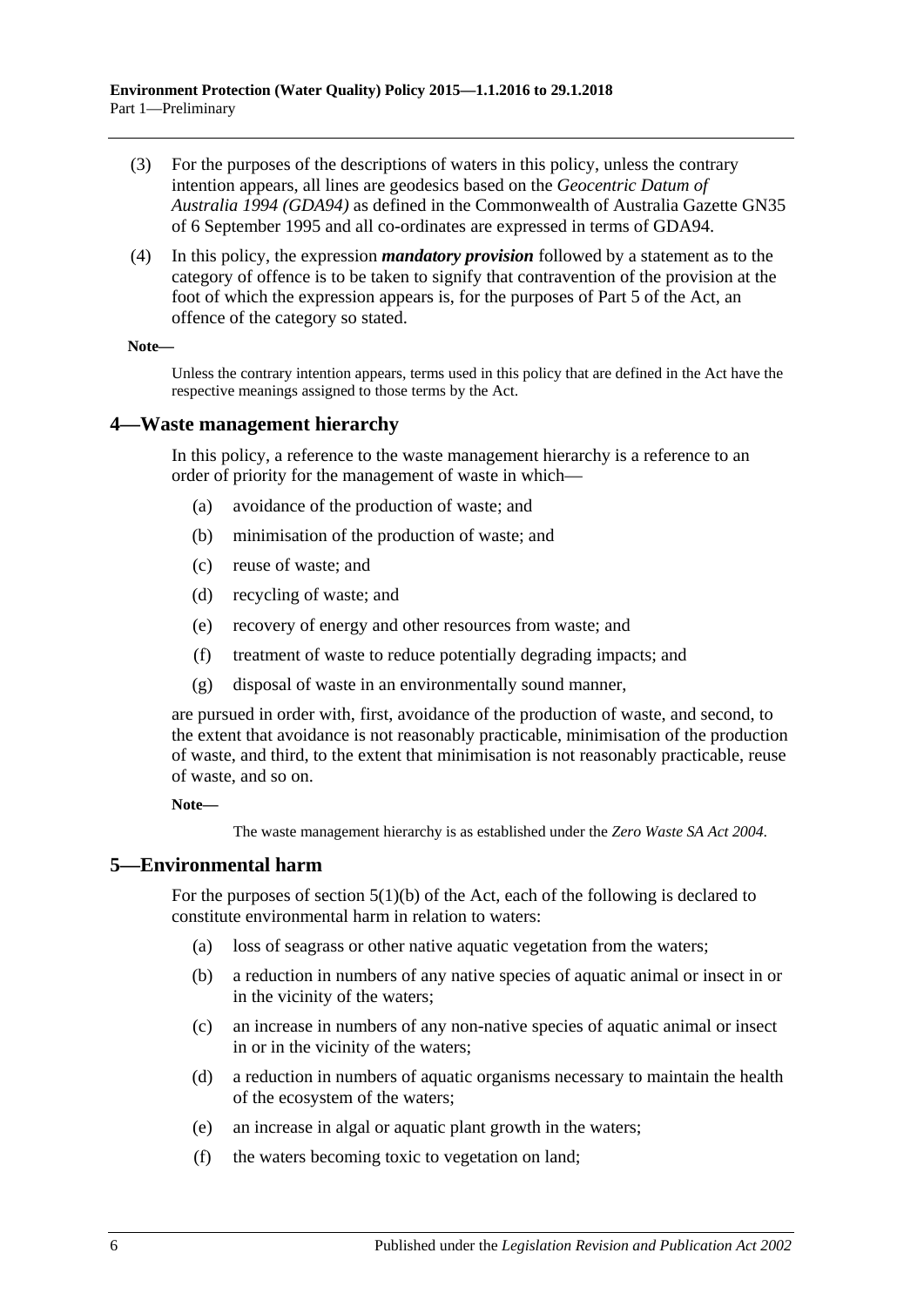- (g) the waters becoming harmful or offensive to humans, livestock or native animals;
- (h) an increase in turbidity or sediment levels of the waters.

#### <span id="page-6-0"></span>**6—Environmental values of waters**

- (1) For the purposes of this policy, waters may have 1 or more of the following environmental values:
	- (a) aquatic ecosystems;
	- (b) recreation and aesthetics;
	- (c) drinking water for human consumption;
	- (d) primary industries—irrigation and general water uses;
	- (e) primary industries—livestock drinking water;
	- (f) primary industries—aquaculture and human consumption of aquatic foods.
- (2) The environmental values of waters are set out in [Schedule](#page-18-0) 1.

#### <span id="page-6-1"></span>**7—Activation of trigger values**

For the purposes of this policy, a trigger value for waters is activated if—

- (a) in the case of waters with an environmental value of aquatic ecosystems—a trigger value for an indicator specified in Chapter 3 of the Water Quality Guidelines—
	- (i) has been reached or exceeded for a chemical substance or a characteristic; or
	- (ii) in the case of a minimum level specified for a characteristic, has not been reached,

in respect of the waters when assessed against Chapter 3 of the Water Quality Guidelines (and any other provisions of those guidelines that assist in the interpretation and construction of Chapter 3) on the basis of a 95% level of protection of species; or

- (b) in the case of waters with an environmental value of primary industries—irrigation and general water uses—a trigger value for an indicator specified in Chapter 4.2 of the Water Ouality Guidelines—
	- (i) has been reached or exceeded for a chemical substance or a characteristic; or
	- (ii) in the case of a minimum level specified for a characteristic, has not been reached,

in respect of the waters when assessed against Chapter 4.2 of the Water Quality Guidelines (and any other provisions of those guidelines that assist in the interpretation and construction of Chapter 4.2), applying, if there are long term and short term trigger values for an indicator, the long term trigger value; or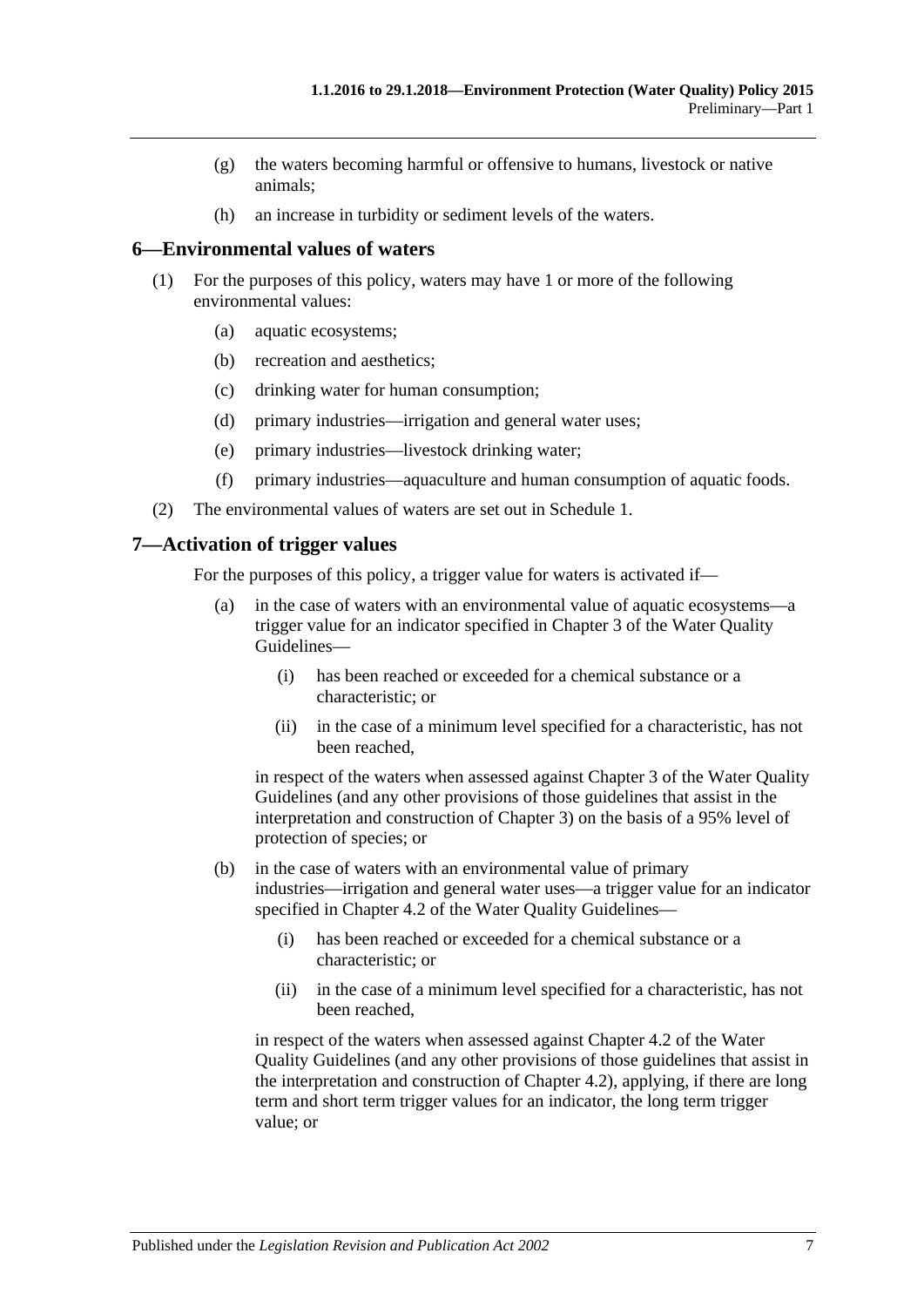- (c) in the case of waters with an environmental value of primary industries—livestock drinking water—a trigger value for an indicator specified in Chapter 4.3 of the Water Quality Guidelines—
	- (i) has been reached or exceeded for a chemical substance or a characteristic; or
	- (ii) in the case of a minimum level specified for a characteristic, has not been reached,

in respect of the waters when assessed against Chapter 4.3 of the Water Quality Guidelines (and any other provisions of those guidelines that assist in the interpretation and construction of Chapter 4.3); or

- (d) in the case of waters with an environmental value of primary industries—aquaculture and human consumption of aquatic foods—a guideline value for an indicator specified in Chapter 4.4 of the Water Quality Guidelines—
	- (i) has been reached or exceeded for a chemical substance or a characteristic; or
	- (ii) in the case of a minimum level specified for a characteristic, has not been reached,

in respect of the waters when assessed against Chapter 4.4 of the Water Quality Guidelines (and any other provisions of those guidelines that assist in the interpretation and construction of Chapter 4.4).

## <span id="page-7-0"></span>**8—Application of policy**

- (1) This policy applies in relation to all surface and underground waters (whether or not on or below private land) including the water within a public stormwater system or an irrigation drainage channel, but excluding—
	- (a) water within the pipes and closed tanks of a water reticulation system or salt interception scheme; and
	- (b) water within sewerage infrastructure or any other wastewater management system; and
	- (c) water within a closed tank constructed of or lined with material impervious to water; and
	- (d) water within a private or public swimming pool.
- (2) This policy does not apply in relation to the discharge of uncontaminated stormwater into any waters or onto land in a place from which it is reasonably likely to enter any waters (including by processes such as seepage or infiltration or carriage by wind, rain, sea spray or stormwater or by the rising of the water table).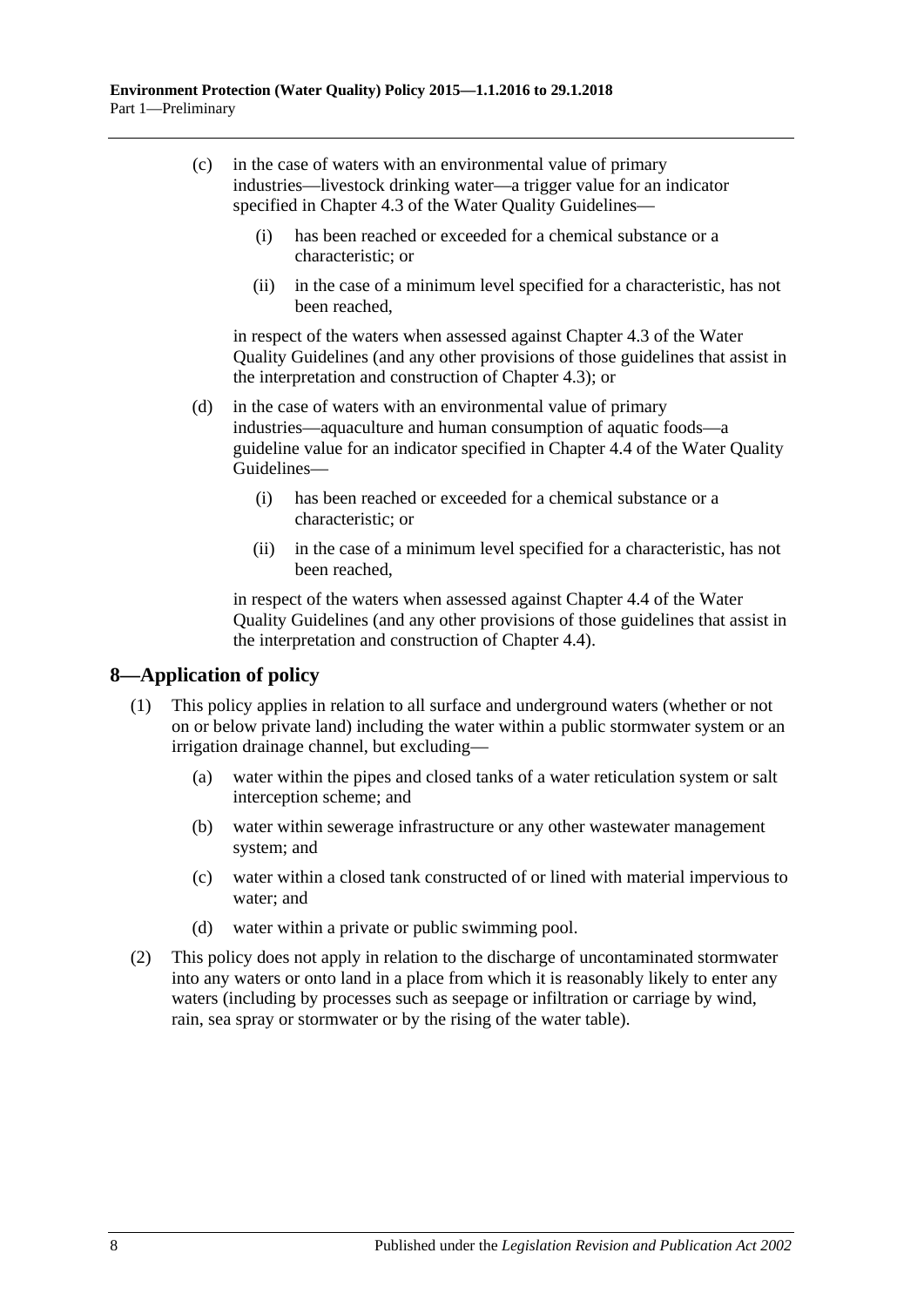- (3) Except for [clause](#page-9-3) 9(e) and [\(f\)](#page-9-4) (and [Schedule](#page-21-0) 4) and Part [2 Division](#page-16-2) 3, and subject to an environmental authorisation held by a public authority relating to a prescribed activity of environmental significance referred to in Schedule 1, Part A, clause 4(2) of the Act (Discharge of Stormwater to Underground Aquifers), this policy does not apply in relation to the ultimate discharge of stormwater from a public stormwater system by a public authority responsible for the system into any waters or onto land in a place from which it is reasonably likely to enter any waters (including by processes such as seepage or infiltration or carriage by wind, rain, sea spray or stormwater or by the rising of the water table).
- (4) Nothing in this policy affects the operation of an authority or exemption given by or under any Act or law (other than the *[Environment Protection Act](http://www.legislation.sa.gov.au/index.aspx?action=legref&type=act&legtitle=Environment%20Protection%20Act%201993) 1993*) and in force immediately before the commencement of this policy.
- (5) If, immediately before the commencement of this policy, a prescribed activity of environmental significance was being lawfully undertaken by a person in a manner that would contravene a provision of this policy, that provision will not apply in relation to the activity so undertaken until the expiry of the second year of operation of this policy.
- (6) In this clause—

*uncontaminated stormwater* means stormwater other than contaminated stormwater.

## <span id="page-8-0"></span>**Part 2—Water quality measures**

**Note—**

Compliance with the measures i[n Divisions](#page-8-1) 1 and 2 may be enforced by the issue of environment protection orders.

## <span id="page-8-1"></span>**Division 1—General environmental duty**

## <span id="page-8-2"></span>**9—General environmental duty (section 25 of Act)**

The provisions that a person must comply with in taking all reasonable and practicable measures to prevent or minimise environmental harm resulting from undertaking an activity that pollutes or might pollute waters (in compliance with the general environmental duty) include, but are not limited to, the following:

- (a) the person must apply the waste management hierarchy;
- (b) in the case of waters with an environmental value of aquatic ecosystems or primary industries—the person must avoid activating a trigger value for the waters;
- (c) in the case of waters with an environmental value of recreation and aesthetics—the person must have regard to the *Guidelines for Managing Risks in Recreational Water 2008* prepared by the National Health and Medical Research Council as in force from time to time;
- (d) in the case of waters with an environmental value of drinking water for human consumption—the person must have regard to the *Australian Drinking Water Guidelines 2011* prepared by the National Health and Medical Research Council as in force from time to time;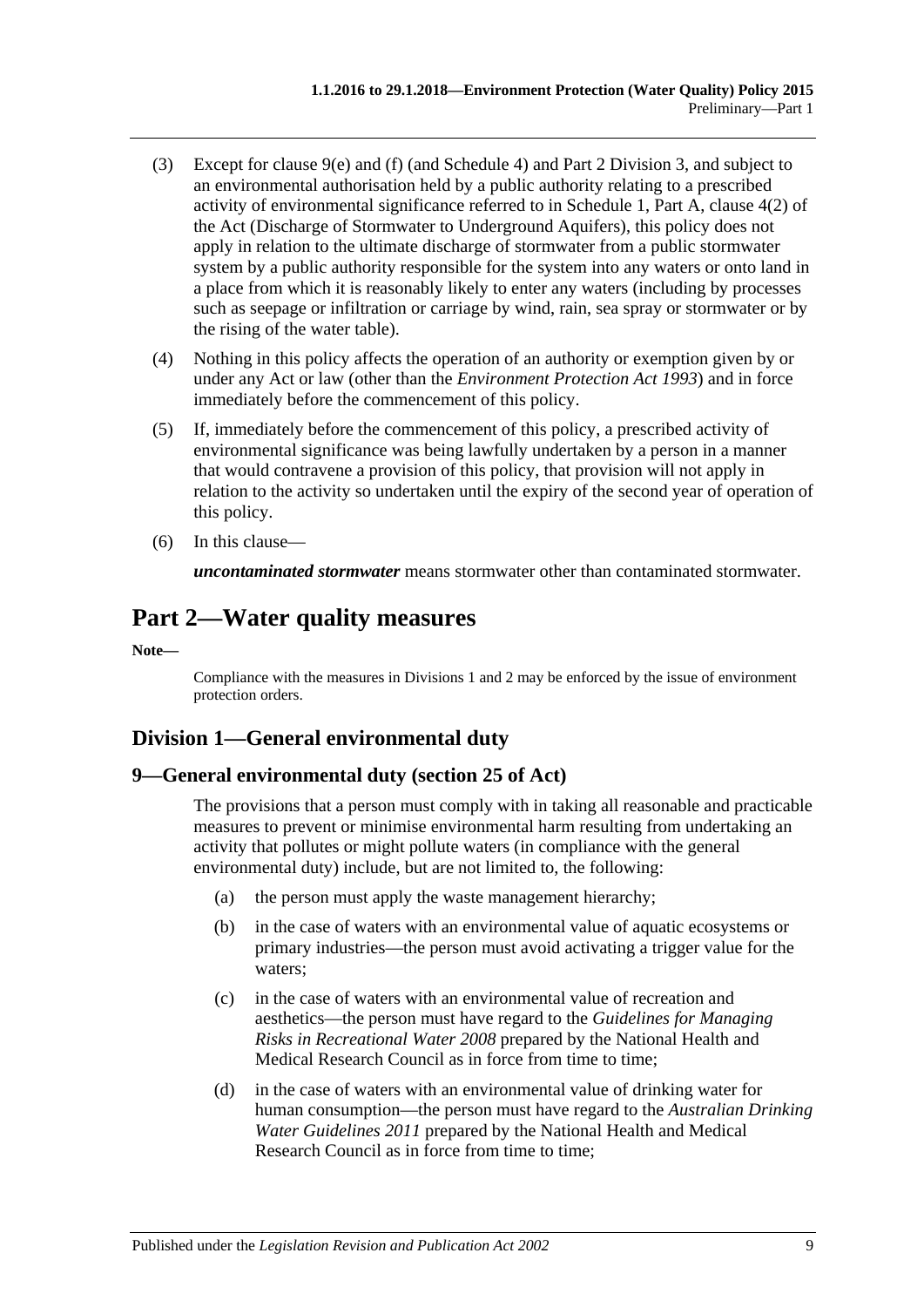- <span id="page-9-3"></span>(e) if the codes, standards, guidelines or other document prescribed in [Schedule](#page-21-0) 4 contemplate measures that are expressed as mandatory in relation to the activity—the person must comply with those measures;
- <span id="page-9-4"></span>(f) if the codes, standards, guidelines or other document prescribed in [Schedule](#page-21-0) 4 contemplate measures that are not expressed as mandatory but are expressed as recommendations in relation to the activity—the person must have regard to those measures.

## <span id="page-9-0"></span>**Division 2—Offences**

## <span id="page-9-5"></span><span id="page-9-1"></span>**10—Class 1 pollutants**

(1) A person must not discharge a class 1 pollutant into any waters or onto land in a place from which it is reasonably likely to enter any waters (including by processes such as seepage or infiltration or carriage by wind, rain, sea spray or stormwater or by the rising of the water table).

Mandatory provision: Category B offence.

- (2) Nothing in [subclause](#page-9-5) (1) prevents—
	- (a) the lawful use of a pesticide or herbicide that has been manufactured for use in relation to waters provided it is used at a rate, concentration or level not exceeding a maximum rate, concentration or level specified by the manufacturer or by law; or
	- (b) the use by the holder of an aquaculture licence of a substance designed for therapeutic or prophylactic use for aquatic organisms in accordance with the *[Aquaculture Regulations](http://www.legislation.sa.gov.au/index.aspx?action=legref&type=subordleg&legtitle=Aquaculture%20Regulations%202005) 2005*.
- (3) [Subclause](#page-9-5) (1) does not apply in relation to—
	- (a) the discharge of wastewater or liquid waste by the holder of an environmental authorisation in accordance with the authorisation; or
	- (b) the discharge of a class 1 pollutant to the extent that the pollutant may be lawfully discharged under a subsequent provision of this Division.

### <span id="page-9-6"></span><span id="page-9-2"></span>**11—Class 2 pollutants**

- (1) A person must not discharge a class 2 pollutant into any waters or a cavity in land. Mandatory provision: Category B offence.
- (2) [Subclause](#page-9-6) (1) does not apply in relation to—
	- (a) any prescribed activity of environmental significance carried on by the holder of an environmental authorisation in accordance with the authorisation; or
	- (b) the discharge into waters of faeces from aquatic organisms by the holder of an aquaculture licence acting in accordance with the licence; or
	- (c) the incidental discharge into waters of a class 2 pollutant in the course of environmental watering carried out under—
		- (i) the *[Murray-Darling Basin Act](http://www.legislation.sa.gov.au/index.aspx?action=legref&type=act&legtitle=Murray-Darling%20Basin%20Act%202008) 2008*; or
		- (ii) the *[Natural Resources Management Act](http://www.legislation.sa.gov.au/index.aspx?action=legref&type=act&legtitle=Natural%20Resources%20Management%20Act%202004) 2004*; or
		- (iii) the *[River Murray Act](http://www.legislation.sa.gov.au/index.aspx?action=legref&type=act&legtitle=River%20Murray%20Act%202003) 2003*; or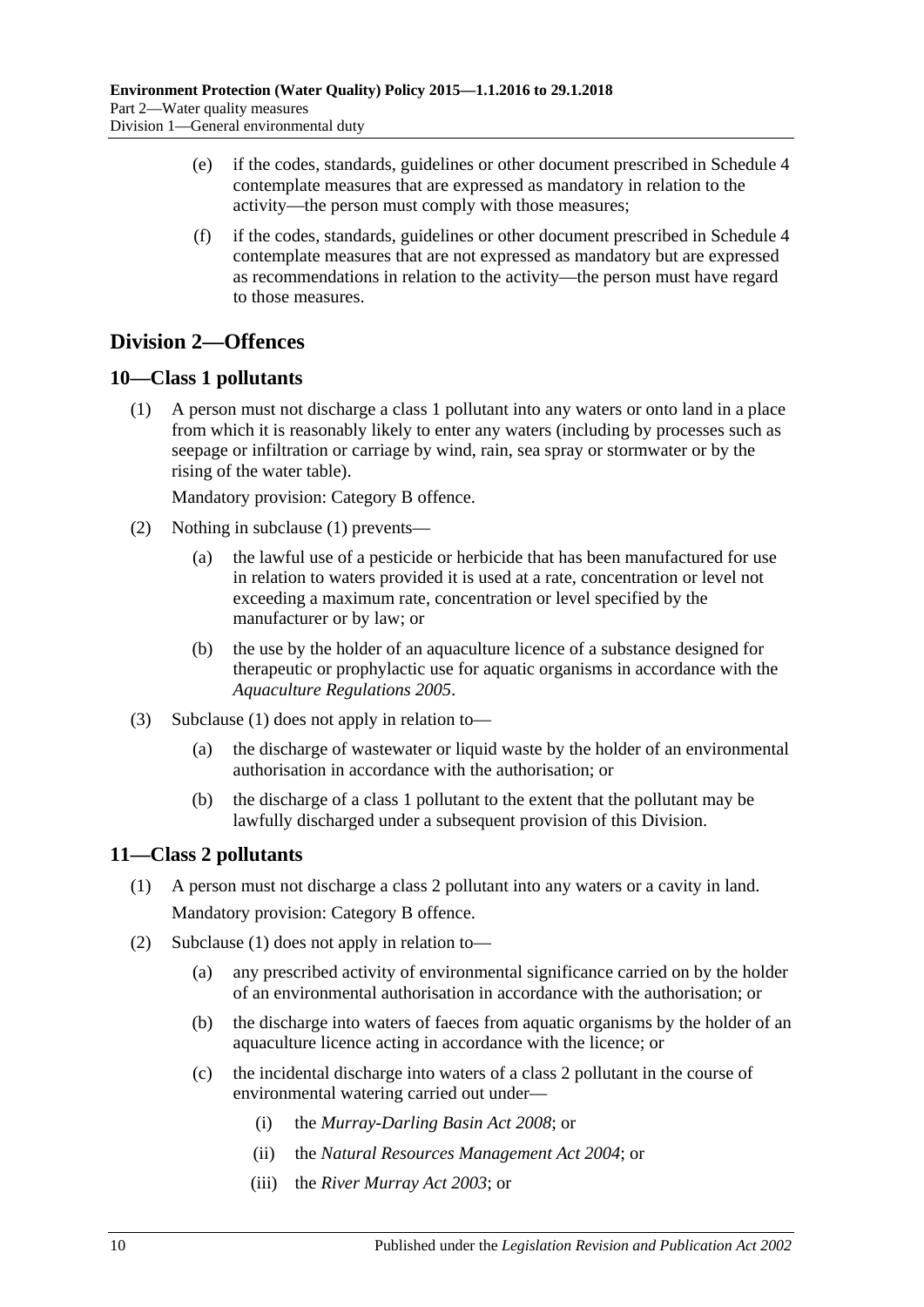- (iv) the *Water Act 2007* of the Commonwealth; or
- (d) the discharge of a class 2 pollutant to the extent that the pollutant may be lawfully discharged under a subsequent provision of this Division.
- (3) In this clause—

*environmental watering*, in relation to waters, means the use of water to replenish or sustain the ecological values of ecosystems within the waters.

#### <span id="page-10-0"></span>**12—Discharge limits for declared activities**

A person must not, in the course of undertaking an activity declared by amendment of this policy under [clause](#page-17-1) 22, discharge a pollutant listed in the declaration into waters (including a particular body of waters) described or delineated in the declaration, at a rate, concentration or level that exceeds the rate, concentration or level specified by the declaration in respect of that pollutant.

Mandatory provision: Category A offence.

### <span id="page-10-1"></span>**13—Antifoulants**

(1) A person must not use an antifoulant that contains tributyltin.

Mandatory provision: Category A offence.

- <span id="page-10-2"></span>(2) A person must, in using an antifoulant, or removing an antifoulant from any surface, comply with the following provisions:
	- (a) the cleaning of the hull of a vessel or the surface of any structure that has been coated with an antifoulant, or of any equipment contaminated with antifoulant, may only be carried out—
		- (i) in dry dock; or
		- (ii) above the high water mark of any waters; or
		- (iii) below the high water mark of any waters while the tide is out to such an extent that there is no tidal water coming into contact with the vessel, structure or equipment;
	- (b) antifoulant residues—
		- (i) must not enter any waters; and
		- (ii) must not come into contact with any land that is below the high water mark of any waters; and
		- (iii) must be collected and disposed of at a waste depot that is authorised under the Act to receive such waste.

Mandatory provision: Category B offence.

(3) Nothing in [subclause](#page-10-2) (2) prevents the use by the holder of an aquaculture licence of an antifoulant in accordance with the *[Aquaculture Regulations](http://www.legislation.sa.gov.au/index.aspx?action=legref&type=subordleg&legtitle=Aquaculture%20Regulations%202005) 2005*.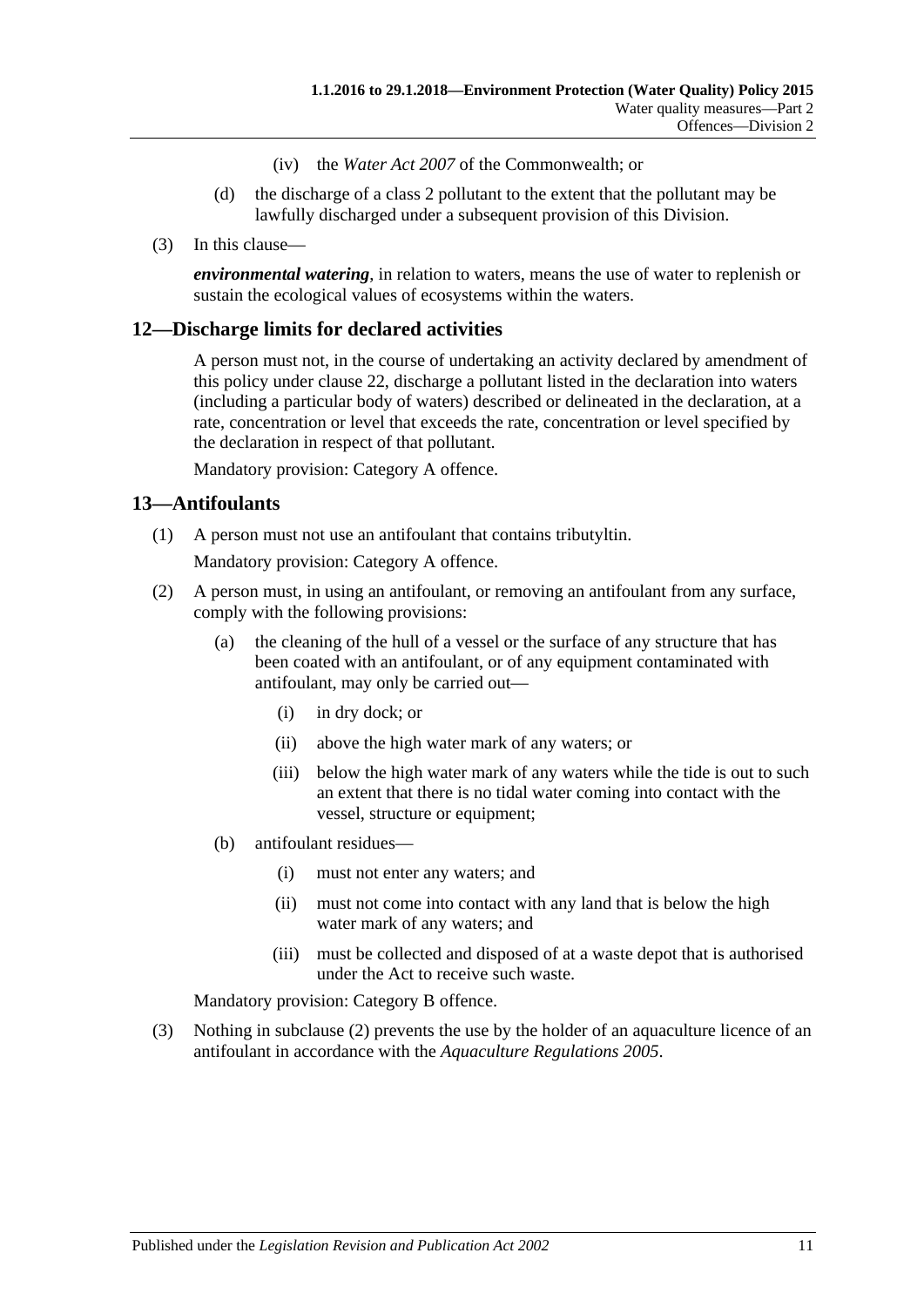### <span id="page-11-0"></span>**14—Waste from extractive industries**

- (1) An operator of an extractive industry must ensure that—
	- (a) waste generated at the premises is not discharged into any waters or onto land in a place from which it is reasonably likely to enter any waters (including by processes such as seepage or infiltration or carriage by wind, rain, sea spray or stormwater or by the rising of the water table); and
	- (b) the premises incorporate a wastewater management system; and
	- (c) the system is effectively operating in respect of any wastewater generated at the premises while the premises are being used for the works.

Mandatory provision: Category B offence.

(2) An operator of an extractive industry must ensure that stormwater that has been contaminated by extracted material on the premises has had as much extracted material removed from it as is reasonably practicable before it is discharged into any waters.

Mandatory provision: Category B offence.

(3) In this clause—

*extractive industry* means works involving the extraction, or extraction and processing (by crushing, grinding, milling or separating into different sizes by sieving, air elutriation or in any other manner), of sand, gravel, stone, shell, shale, clay or soil, but excluding dredging or the removal of sand from a beach.

#### <span id="page-11-1"></span>**15—Waste from miscellaneous works**

- (1) An operator of works to which this clause applies (see [subclause](#page-11-2) (2)) must ensure that—
	- (a) waste generated at the premises is not discharged into any waters or onto land in a place from which it is reasonably likely to enter any waters (including by processes such as seepage or infiltration or carriage by wind, rain, sea spray or stormwater or by the rising of the water table); and
	- (b) the premises incorporate a wastewater management system; and
	- (c) the system is effectively operating in respect of any wastewater generated at the premises while the premises are being used for the works.

Mandatory provision: Category B offence.

- <span id="page-11-2"></span>(2) This clause applies to the following works:
	- (a) an *abattoir, slaughter house or poultry processing works*, being works for the slaughter of animals and the production of meat or meat products for human or animal consumption;
	- (b) a *cattle feedlot*, being a confined yard or area in which cattle are held and are fed principally by mechanical means or by hand;
	- (c) *composting works*, being works for the production of compost;
	- (d) *concrete batching works*, being works for the production of concrete or concrete products by the mixing of cement, sand, rock, aggregate or other similar materials;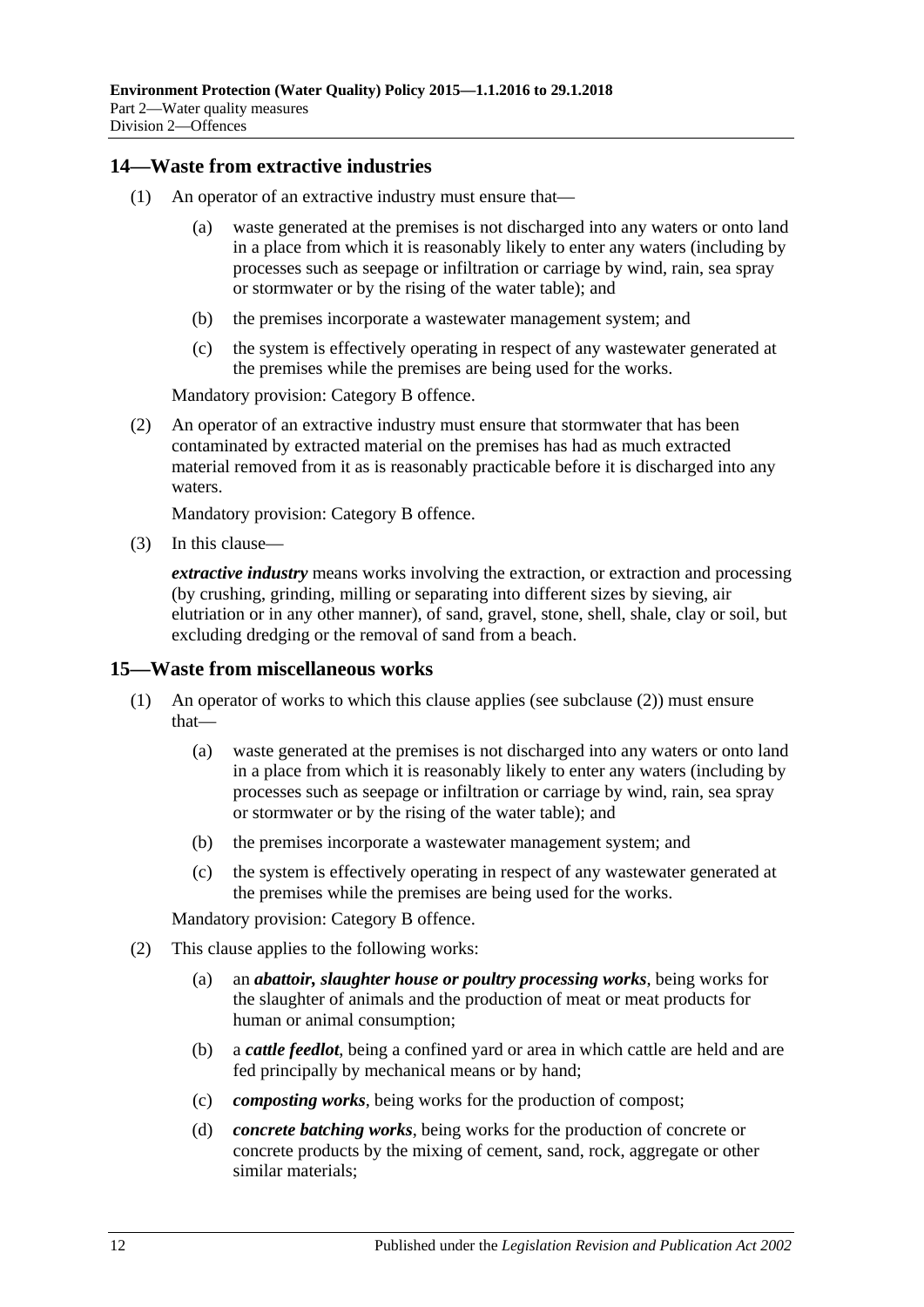- (e) *fish processing works*, being works for scaling, gilling, gutting, filleting, freezing, chilling, packing or otherwise processing fish for sale, but excluding—
	- (i) such works conducted on vessels; or
	- (ii) the processing of fish in the course of a business of selling fish by retail;
- (f) a *milking shed*, being a structure, whether roofed or not, at which operations for the milking of animals are carried on (including associated yard areas in which animals are confined prior to or following milking);
- (g) *milk processing works*, being works for separating, evaporating or otherwise processing milk for the manufacture of evaporated or condensed milk, cheese, butter, ice cream or other similar dairy products;
- (h) a *piggery*, being a confined or roofed structure for the keeping or husbandry of pigs;
- (i) a *saleyard*, being a commercial yard at which cattle, sheep or other animals are gathered or confined for the purposes of their sale, auction or exchange (including associated transport loading facilities);
- (j) a *tannery or fellmongery*, being works for the commercial preservation or treatment of animal skins or hides, but excluding—
	- (i) the processing of skins or hides by primary producers in the course of primary production activities outside township areas; or
	- (ii) the processing of skins or hides in the course of taxidermy;
- (k) a *winery or distillery*, being works for processing grapes or other produce to make wine or spirits, but excluding works for bottling only.

### <span id="page-12-1"></span><span id="page-12-0"></span>**16—Waste from septic systems**

(1) A person who owns or occupies premises at which a septic system is installed must ensure that waste from the septic system is not discharged into any waters or onto land in a place from which it is reasonably likely to enter any waters (including by processes such as seepage or infiltration or carriage by wind, rain, sea spray or stormwater or by the rising of the water table).

Mandatory provision: Category B offence.

(2) [Subclause](#page-12-1) (1) does not apply in relation to the discharge of waste from a septic system if the waste has been treated so as to ensure that the level or concentration of a pollutant or characteristic specified in column 1 of the following table in respect of the water does not exceed the level or concentration specified in column 2 for that pollutant or characteristic at the point at which the waste enters or is reasonably likely to enter the waters:

| <b>Pollutant or characteristic</b> | Level or concentration |
|------------------------------------|------------------------|
| total nitrogen (as nitrogen)       | $5 \text{ mg/L}$       |
| total phosphorus (as phosphorus)   | $0.5 \text{ mg/L}$     |
| biochemical oxygen demand          | $10 \text{ mg/L}$      |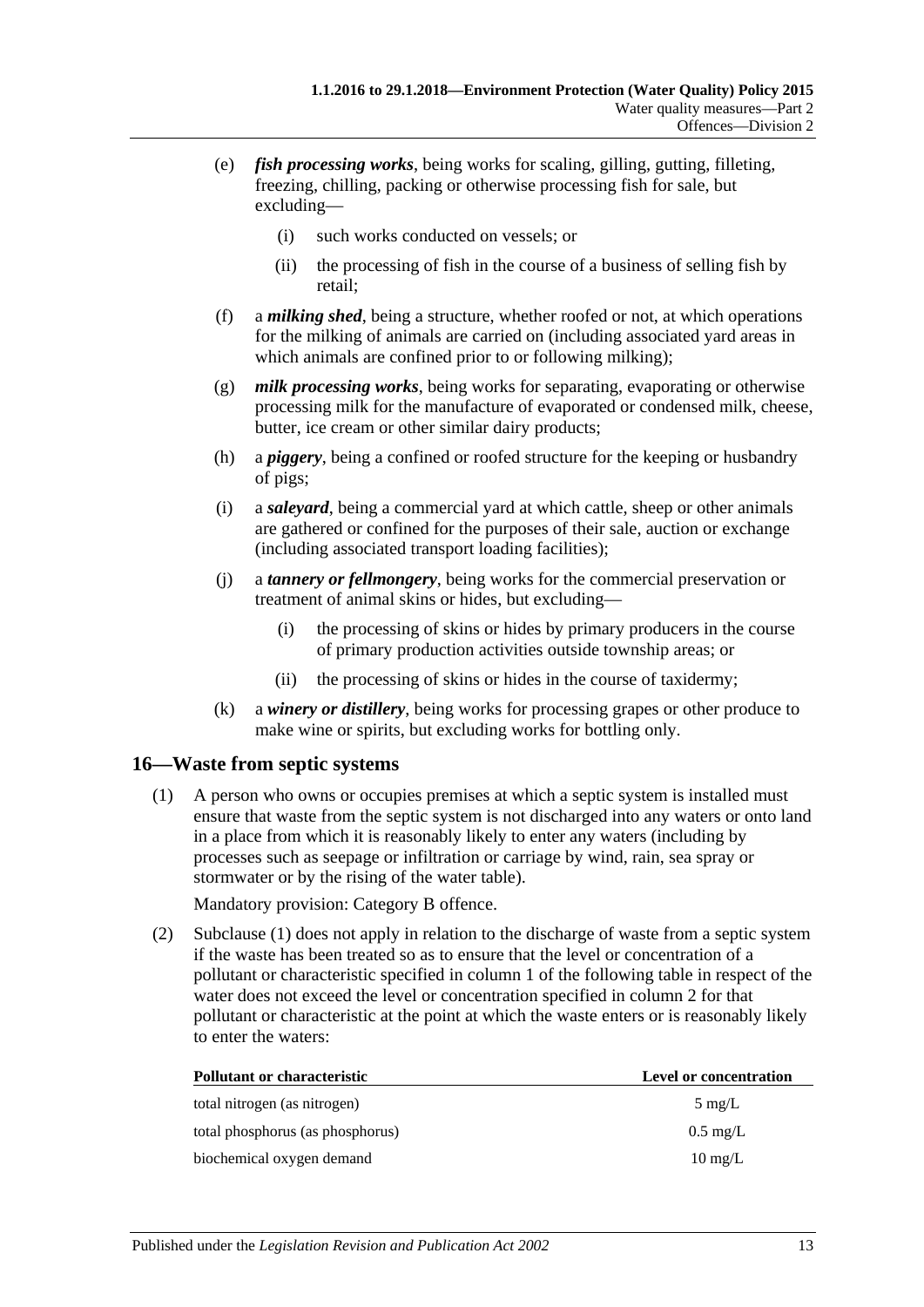#### <span id="page-13-2"></span><span id="page-13-0"></span>**17—Waste from sewerage infrastructure**

(1) An operator of sewerage infrastructure must ensure that waste from the infrastructure is not discharged into any waters or onto land in a place from which it is reasonably likely to enter any waters (including by processes such as seepage or infiltration or carriage by wind, rain, sea spray or stormwater or by the rising of the water table).

Mandatory provision: Category B offence.

- (2) [Subclause](#page-13-2) (1) does not apply in relation to the discharge of waste from sewerage infrastructure—
	- (a) by the holder of an environmental authorisation in accordance with the authorisation; or
	- (b) in accordance with an approval within the meaning of the *[South Australian](http://www.legislation.sa.gov.au/index.aspx?action=legref&type=subordleg&legtitle=South%20Australian%20Public%20Health%20(Wastewater)%20Regulations%202013)  [Public Health \(Wastewater\) Regulations](http://www.legislation.sa.gov.au/index.aspx?action=legref&type=subordleg&legtitle=South%20Australian%20Public%20Health%20(Wastewater)%20Regulations%202013) 2013* relating to the infrastructure.
- (3) In this clause—

*waste*, from sewerage infrastructure, includes wastewater generated by the infrastructure.

#### <span id="page-13-4"></span><span id="page-13-1"></span>**18—Waste from vessels**

(1) Subject to [subclause](#page-13-3) (2), the owner, or the person in charge, of a vessel must ensure that, while the vessel is on inland or marine waters, waste (other than greywater) produced on or brought onto the vessel is stored on the vessel in a container from which it cannot escape.

Mandatory provision: Category B offence.

- <span id="page-13-3"></span>(2) Wastewater may be discharged from a vessel as follows:
	- (a) blackwater may be discharged into marine waters from a vessel, provided that—
		- (i) the vessel is not a prescribed vessel; and
		- (ii) the blackwater—
			- (A) has been macerated into a fine slurry; and
			- (B) does not contain formaldehyde-based chemical treatments; and
			- (C) is not discharged into—
				- prescribed waters; or
				- waters within a harbor, marina or canal; or
				- waters within 3 nautical miles from any person in the waters or an aquaculture lease; and
		- (iii) in addition, in the case of untreated blackwater—
			- (A) it is not discharged into waters within 3 nautical miles from mean high water springs; and
			- (B) the vessel is underway when the blackwater is discharged;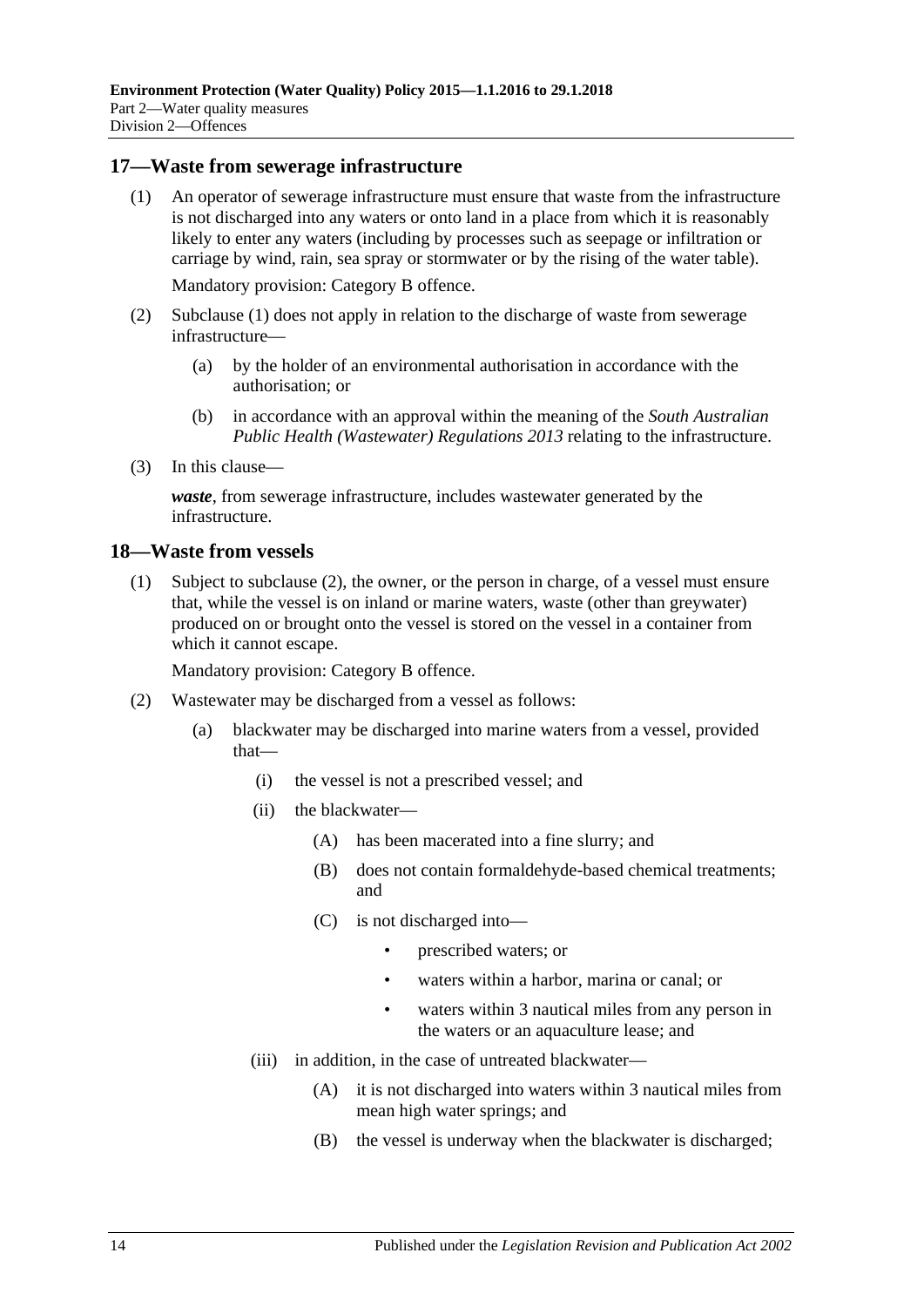- (b) commercial fishing wastewater may be discharged from a vessel into marine waters other than prescribed waters, provided that it is not discharged into—
	- (i) waters within a harbor, marina or canal; or
	- (ii) waters within 3 nautical miles from any person in the waters,

(unless the Authority is satisfied that, due to the fishing operation involved, it is not reasonably practicable to prevent such discharge, in which case the wastewater may be so discharged following the removal from it of as much blood and other organic fishing or fish processing waste as is reasonably practicable).

<span id="page-14-1"></span>(3) Subject to [subclause](#page-14-0) (4), the owner, or the person in charge, of a vessel constructed after the commencement of this policy must ensure that, while the vessel is on inland or marine waters, greywater produced on or brought onto the vessel is stored on the vessel in a container from which it cannot escape.

Mandatory provision: Category B offence.

- <span id="page-14-0"></span>(4) Greywater may be discharged from a vessel, provided that—
	- (a) the vessel is not permanently moored; and
	- (b) the greywater—
		- (i) does not contain formaldehyde-based chemical treatments or visible solids; and
		- (ii) is not discharged into—
			- (A) waters within a harbor, marina or canal; or
			- (B) waters within 1 nautical mile from any person in the waters; or
			- (C) waters within 3 nautical miles from an aquaculture lease; and
		- (iii) if untreated, is not discharged into—
			- (A) inland waters; or
			- (B) marine waters within 3 nautical miles from mean high water springs.
- (5) It will not be necessary in any proceedings for an offence against [subclause](#page-13-4) (1) or [\(3\)](#page-14-1) to prove that waste actually escaped from the container.
- <span id="page-14-2"></span>(6) For the purposes of this clause, blackwater will be taken to be treated if each of the following specifications have been met in relation to the blackwater (other than by a process of dilution):
	- (a) the pH is between 6 and 8.5 (inclusive);
	- (b) the concentration of suspended solids is less than 35 mg/L;
	- (c) the level of biochemical oxygen demand is less than 25 mg/L;
	- (d) the level of chemical oxygen demand is less than 125 mg/L;
	- (e) the concentration of enterococci is less than 40 cells/0.1 L.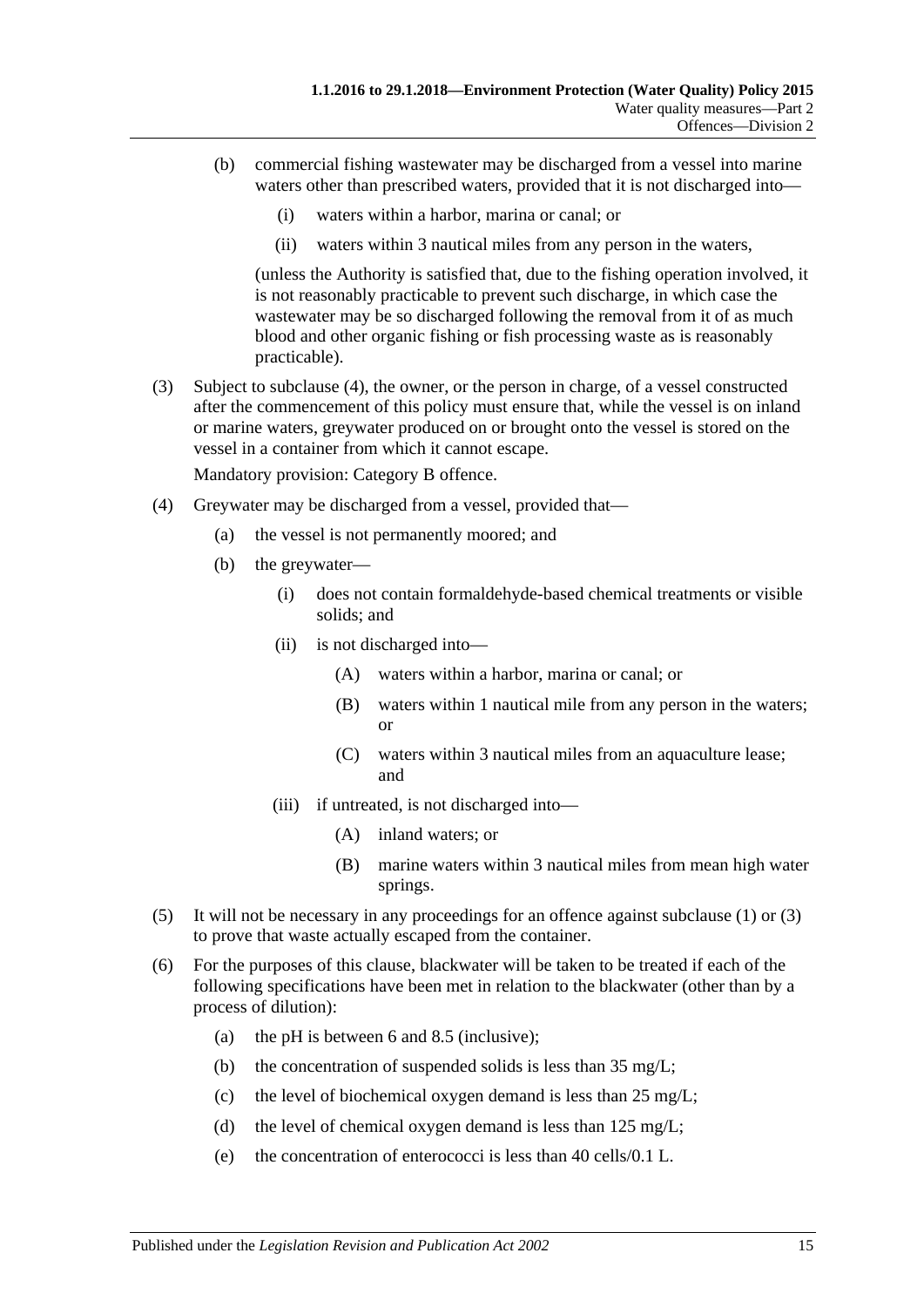- <span id="page-15-0"></span>(7) For the purposes of this clause, greywater will be taken to be treated if—
	- (a) each of the following specifications have been met in relation to the greywater (other than by a process of dilution):
		- (i) the concentration of suspended solids is less than 50 mg/L;
		- (ii) the concentration of grease is less than  $25 \text{ mg/L}$ ;
		- (iii) the concentration of nitrogen is less than  $10 \text{ mg/L}$ ;
		- (iv) the concentration of phosphorus is less than  $1 \text{ mg/L}$ ;
		- (v) the concentration of enterococci is less than 40 cells/0.1 L; and
	- (b) the Authority is satisfied that the greywater has been subjected to a process (eg digestion, oxidation or some other process approved by the Authority) to reduce the level of biochemical oxygen demand.
- (8) In this clause, unless the contrary intention appears—

*aquaculture lease* has the same meaning as in the *[Aquaculture Act](http://www.legislation.sa.gov.au/index.aspx?action=legref&type=act&legtitle=Aquaculture%20Act%202001) 2001*;

*blackwater* means human wastewater or wastewater generated by flushing or cleaning a toilet, and includes treated blackwater;

*commercial fishing wastewater* means wastewater produced in the course of commercial fishing or commercial fish processing, and includes deckhold water and water containing blood and other organic fishing or fish processing waste;

*greywater* means wastewater generated by washing, laundering, bathing or showering and includes water containing food or beverage waste and treated greywater, but does not include blackwater;

*harbor* has the same meaning as in the *[Harbors and Navigation Act](http://www.legislation.sa.gov.au/index.aspx?action=legref&type=act&legtitle=Harbors%20and%20Navigation%20Act%201993) 1993*;

*marina* means a boat basin for the mooring, berthing, securing or other storage of 2 or more vessels;

*Murray Mouth* means the Coorong and coastal waters that are within 500 metres of a line joining the locations on mean high water springs closest to 35°33′18.69″ South, 138°52′45.87″ East (northern side of the headland of Sir Richard Peninsula) and 35°33′21.95″ South, 138°52′53.34″ East (northern side of the headland of Younghusband Peninsula);

*prescribed vessel* means a vessel—

- (a) of or above 400 gross tonnage engaged in international shipping; or
- (b) authorised to carry more than 15 persons;

#### *prescribed waters* means—

- (a) waters of the River Murray and its tributaries; or
- (b) waters of Lake George; or
- (c) waters of the Coorong above the Murray Mouth; or
- (d) waters of Lake Albert and Lake Alexandrina;

*treated blackwater*—see [subclause](#page-14-2) (6);

*treated greywater*—see [subclause](#page-15-0) (7);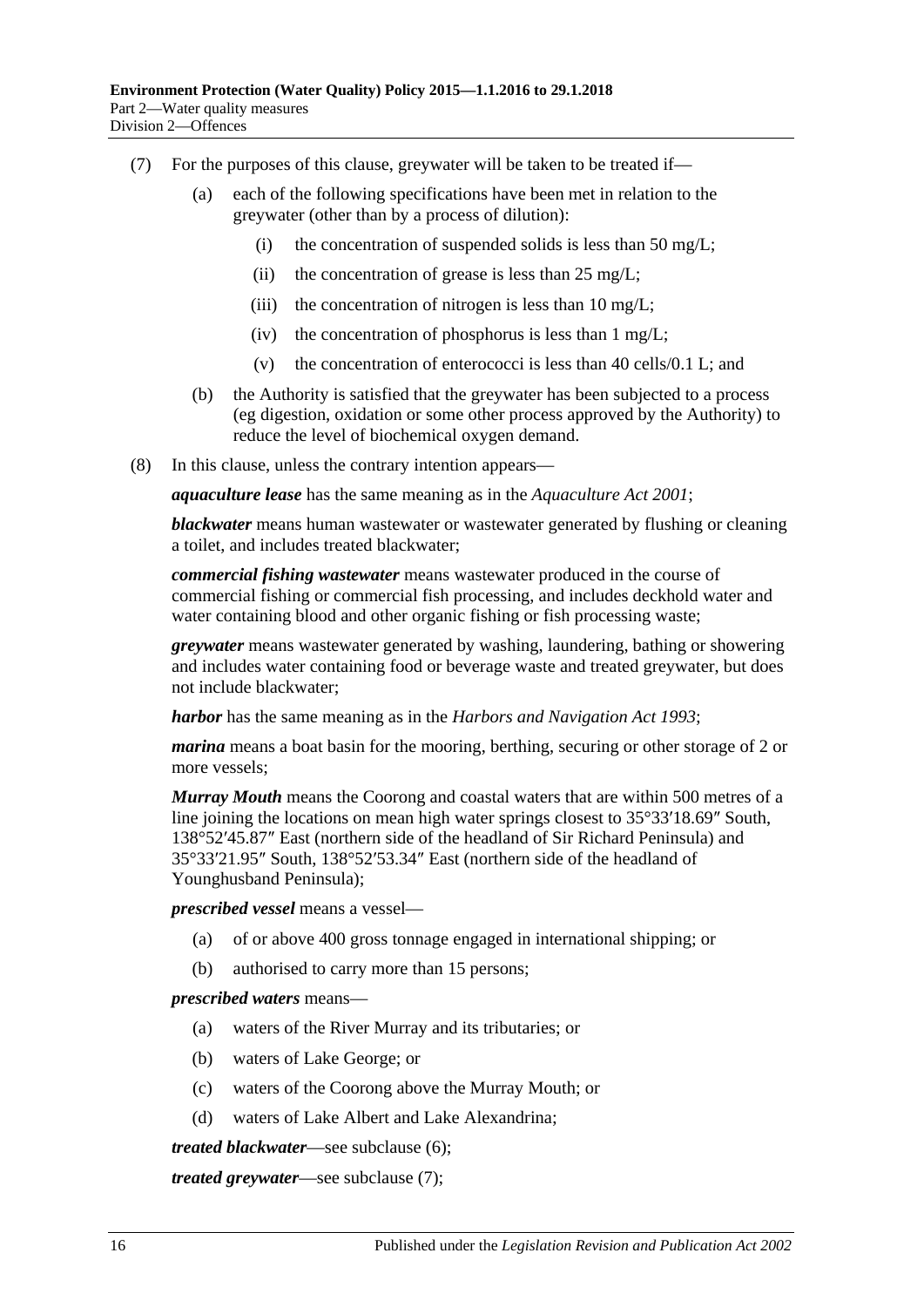*untreated blackwater* means blackwater other than treated blackwater;

*untreated greywater* means greywater other than treated greywater.

#### <span id="page-16-0"></span>**19—Waste from waste depots**

An operator of a waste depot must not discharge waste deposited or generated at the depot into any waters or onto land in a place from which it is reasonably likely to enter any waters (including by processes such as seepage or infiltration or carriage by wind, rain, sea spray or stormwater or by the rising of the water table).

Mandatory provision: Category B offence.

#### <span id="page-16-4"></span><span id="page-16-1"></span>**20—Wastewater lagoons**

(1) An operator of a wastewater lagoon must ensure that the contents of the lagoon do not overflow, or reach a level where it is reasonably likely that they will overflow, into any waters or onto land in a place from which they are reasonably likely to enter any waters (including by processes such as seepage or infiltration or carriage by wind, rain, sea spray or stormwater or by the rising of the water table).

Mandatory provision: Category B offence.

- (2) [Subclause](#page-16-4) (1) does not apply—
	- (a) to a wastewater lagoon that is used for the purposes of a public stormwater system; or
	- (b) to the extent that a degree of overflow has been contemplated in the design and normal course of operation of the lagoon.

## <span id="page-16-2"></span>**Division 3—Matters relating to Part 6 of Act**

### <span id="page-16-3"></span>**21—Matters relating to Part 6 of Act**

In determining any matters under Part 6 of the Act in relation to an activity or development, the Authority must—

- (a) take into account whether the activity or development has resulted or may result in the pollution of any waters through the discharge of waste or a pollutant into waters or onto land; and
- (b) consider the requirements that should, in the event of an authorisation being granted, be imposed on all relevant persons for the purposes of preventing or minimising the pollution of the waters or its harmful effects; and
- (c) in imposing any such requirements, take into account (without limitation)—
	- (i) any code, standard, guidelines or other document referred to in this policy that applies to the activity or development or to the relevant waters; and
	- (ii) in addition, in the case of an exemption from a provision of this policy—whether the exemption should be subject to a condition—
		- (A) requiring a monitoring and reporting program to be carried out in relation to the activity; and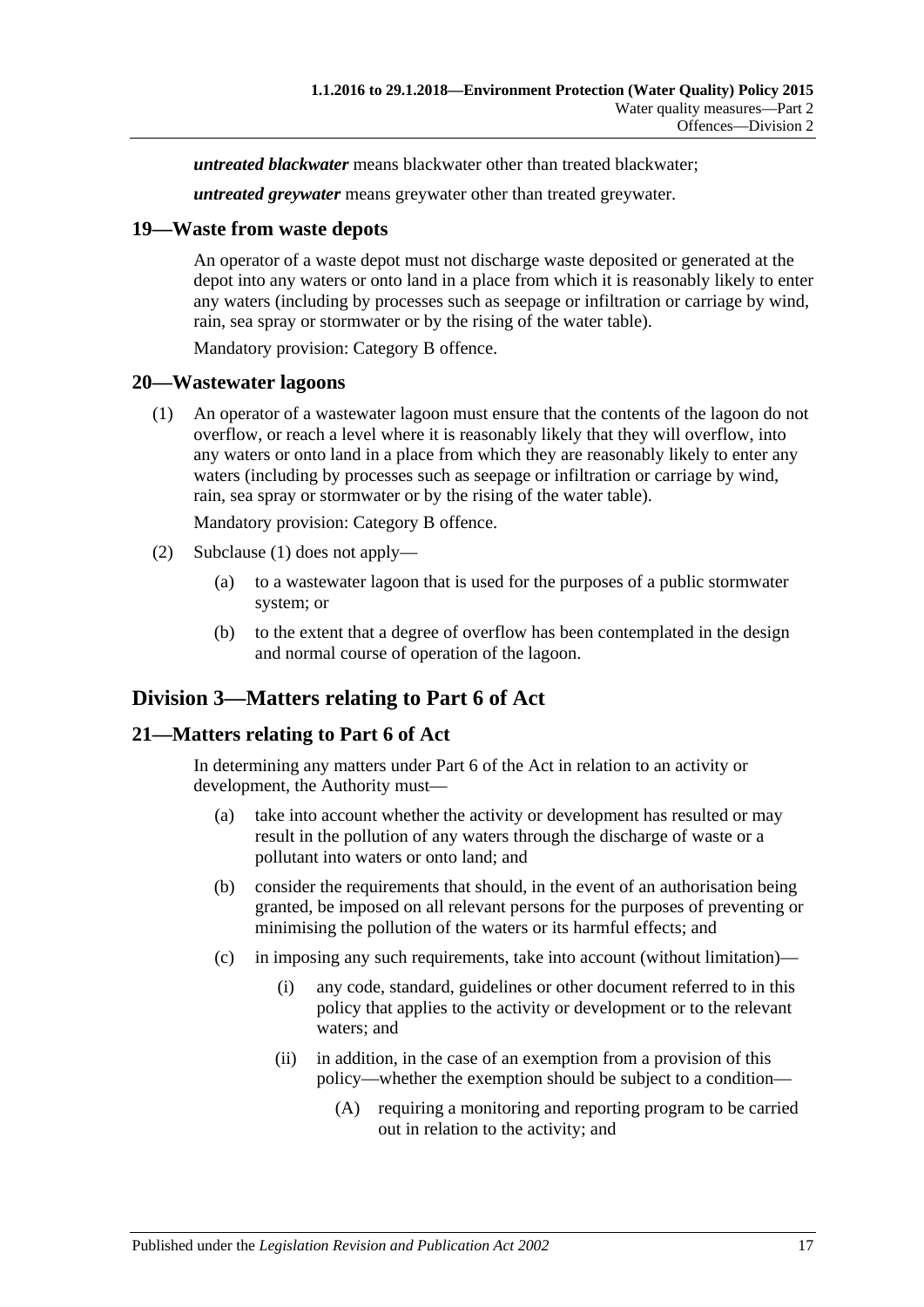(B) if necessary, requiring the program to be independently checked and verified at regular intervals and the checked and verified results to be made available to the Authority.

# <span id="page-17-0"></span>**Part 3—Amendment of policy**

## <span id="page-17-1"></span>**22—Amendment of policy by Gazette notice under section 32 of Act**

- <span id="page-17-2"></span>(1) Pursuant to section  $32(1)(c)$  of the Act, this policy may be amended by the Minister, by notice in the Gazette—
	- (a) as a consequence of an amendment to the Act, the making, variation or revocation of regulations under the Act or the making, amendment or revocation of another environment protection policy; or
	- (b) so as to—
		- (i) declare or modify, for the purposes of [clause](#page-10-0) 12, an activity, waters or a pollutant or rate, concentration or level of a pollutant; or
		- (ii) modify [Schedule](#page-18-0) 1, [Schedule](#page-19-0) 2, [Schedule](#page-20-0) 3 or [Schedule](#page-21-0) 4; or
		- (iii) make amendments as a consequence of the amendment, revocation or substitution of an Act (other than the *[Environment Protection](http://www.legislation.sa.gov.au/index.aspx?action=legref&type=act&legtitle=Environment%20Protection%20Act%201993)  Act [1993](http://www.legislation.sa.gov.au/index.aspx?action=legref&type=act&legtitle=Environment%20Protection%20Act%201993)*), or a code, standard or guidelines (including the Water Quality Guidelines) or other document, referred to in this policy; or
		- (iv) make other amendments (including amendment of [Part](#page-1-0) 1) as a consequence of an amendment referred to in a preceding subparagraph.
- (2) An amendment is to be in the form of a textual amendment and, as such, a provision may be deleted from, substituted in or inserted into the policy and material may be deleted from, substituted in or inserted into a provision of the policy.
- (3) The Authority cannot make a recommendation to the Minister for an amendment referred to in this clause unless—
	- (a) the proposal has been reduced to writing, clearly setting out the purpose and likely impact of and reasons for the proposed amendment; and
	- (b) in relation to an amendment under [subclause](#page-17-2)  $(1)(b)$ —consultation has been undertaken as follows:
		- (i) relevant organisations and industries and the community likely to be affected by the proposed amendment have been consulted;
		- (ii) in addition, in respect of an amendment of [Schedule](#page-18-0) 1 relating to environmental values of waters, the Minister responsible for the administration of the *[Aboriginal Heritage Act](http://www.legislation.sa.gov.au/index.aspx?action=legref&type=act&legtitle=Aboriginal%20Heritage%20Act%201988) 1988* has been consulted as to whether the waters have spiritual or cultural significance to a particular indigenous community;
		- (iii) the views expressed by those consulted have been considered by the Authority and communicated to the Minister.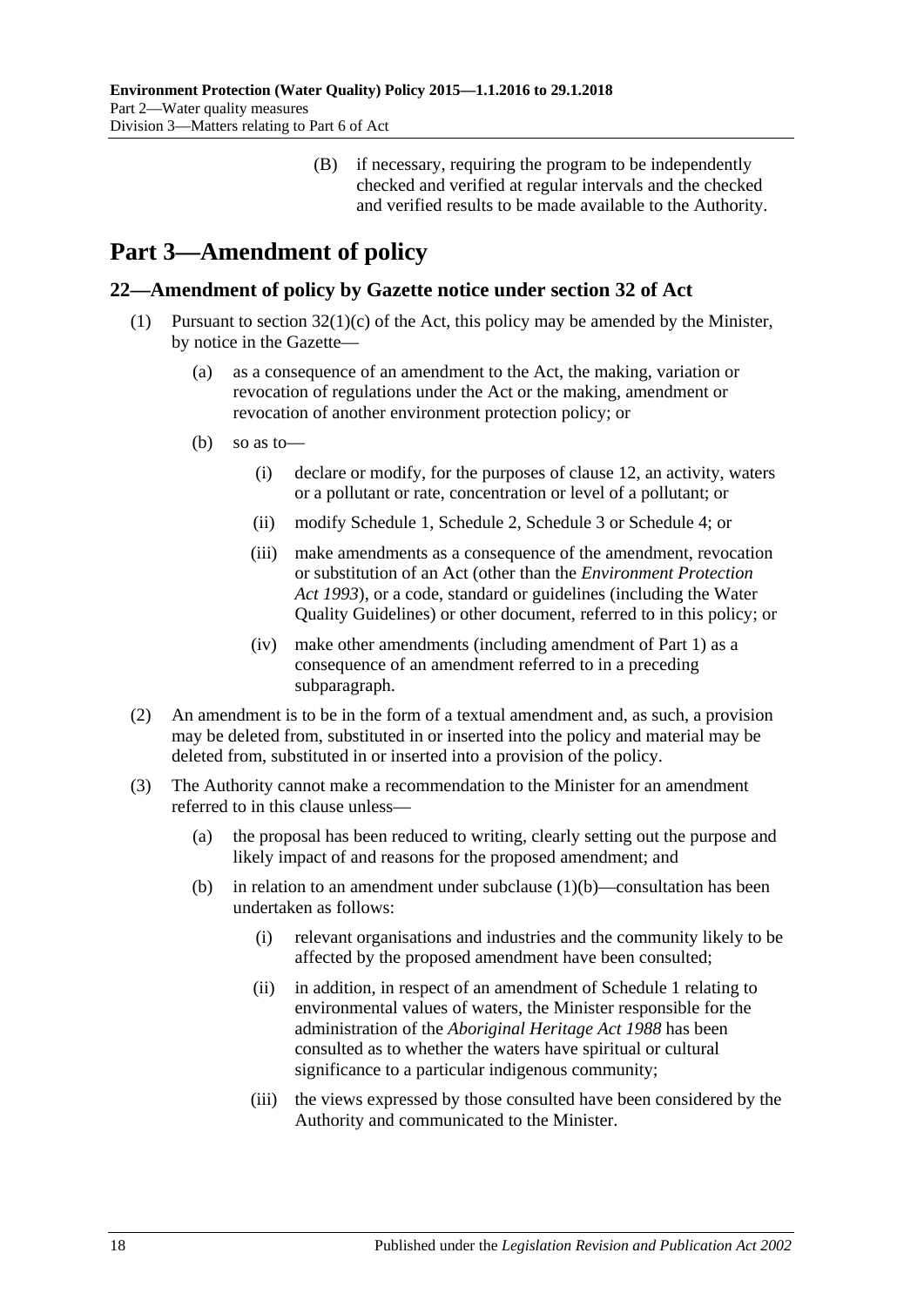## <span id="page-18-0"></span>**Schedule 1—Environmental values of waters [\(clause](#page-6-0) 6)**

## <span id="page-18-1"></span>**1—Interpretation**

(1) In this Schedule—

*background TDS level*—see [subclause](#page-18-4) (2);

*Groundwater Data document* means the document titled *Groundwater Data* prepared by WaterConnect, as in force from time to time (see http://www.waterconnect.sa.gov.au/Water-Resources/Groundwater/SitePages/Home.a spx);

*TDS* means total dissolved solids.

- <span id="page-18-4"></span>(2) For the purposes of this Schedule—a reference to the background TDS level of underground waters is—
	- (a) in the case of underground waters in a well described in the Groundwater Data document—a reference to the background TDS level as indicated in that document for those waters; and
	- (b) in any other case—a reference to the background TDS level for the waters as measured by a method approved by the Authority.

## <span id="page-18-2"></span>**2—Environmental values of waters—default values**

Subject to [clause](#page-18-3) 3, the following environmental values apply in relation to marine waters and inland surface waters.

| <b>Waters</b>         | Aquatic<br>ecosystem | <b>Recreation Drinking</b><br>and<br>aesthetics | water for<br>human<br>consumption and general drinking | <b>Primary</b><br>industries—industries—industries—<br><b>irrigation</b><br>water uses | <b>Primary</b><br>livestock<br>water | <b>Primary</b><br>aquaculture<br>and human<br>consumption<br>of aquatic<br>foods |
|-----------------------|----------------------|-------------------------------------------------|--------------------------------------------------------|----------------------------------------------------------------------------------------|--------------------------------------|----------------------------------------------------------------------------------|
| Marine waters         | X                    | X                                               |                                                        |                                                                                        |                                      | X                                                                                |
| Inland surface waters | X                    | X                                               |                                                        | X                                                                                      | X                                    | X                                                                                |

## <span id="page-18-3"></span>**3—Environmental values of particular waters**

The following environmental values apply in relation to the waters as specified:

| <b>Waters</b>                               | Aquatic<br>ecosystem | <b>Recreation Drinking</b><br>and<br>aesthetics | water for<br>human<br>consumption and general drinking | <b>Primary</b><br>industries–<br>irrigation<br>water uses | <b>Primary</b><br>-lindustries–<br><b>livestock</b><br>water | <b>Primary</b><br>-industries—<br>aquaculture<br>and human<br>consumption<br>of aquatic<br>foods |
|---------------------------------------------|----------------------|-------------------------------------------------|--------------------------------------------------------|-----------------------------------------------------------|--------------------------------------------------------------|--------------------------------------------------------------------------------------------------|
| Lake Albert and Lake<br>Alexandrina         | X                    | X                                               |                                                        | X                                                         | X                                                            | X                                                                                                |
| Lake Bonney (South East)<br>and tributaries | X                    | X                                               |                                                        |                                                           |                                                              | X                                                                                                |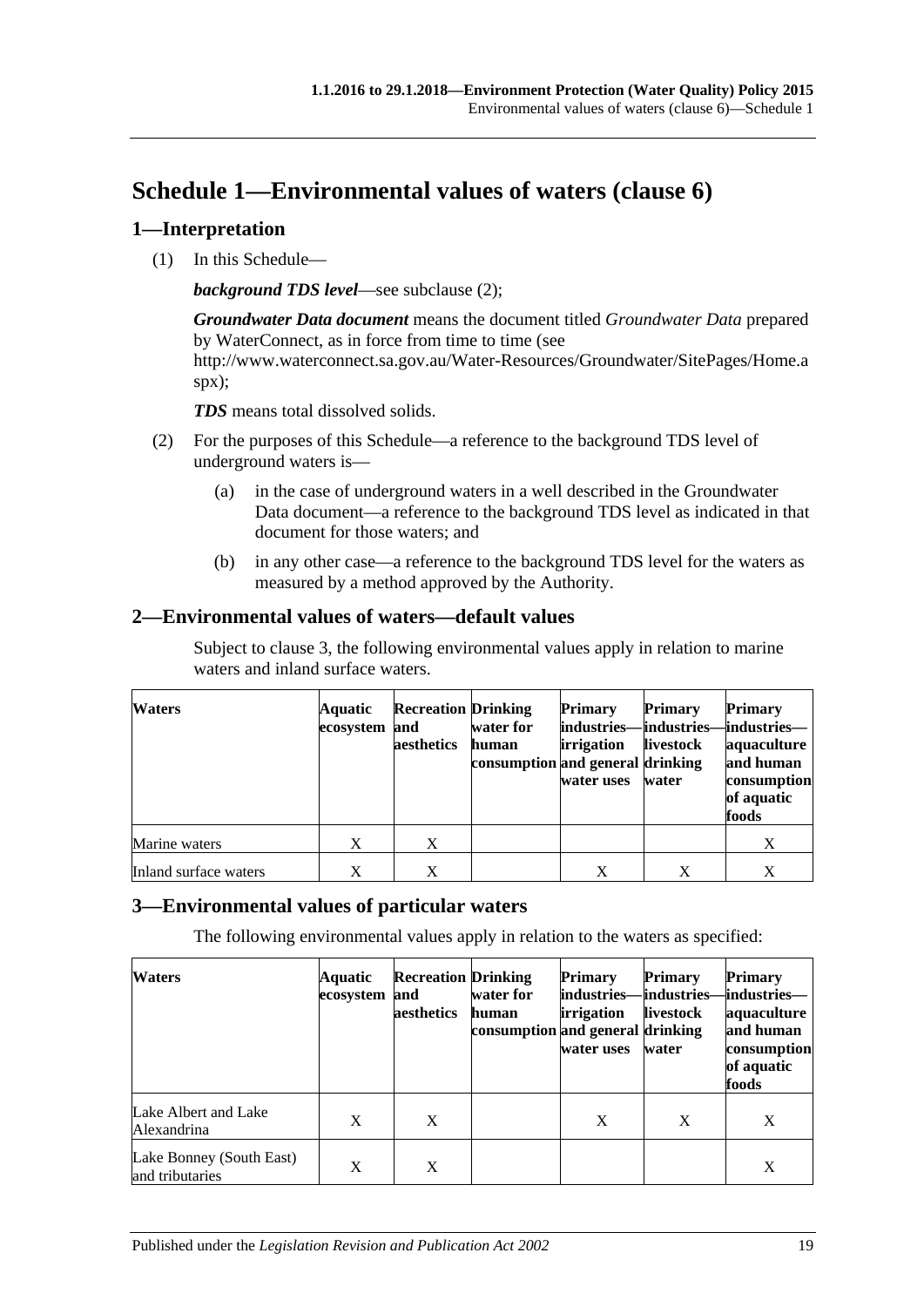#### **Environment Protection (Water Quality) Policy 2015—1.1.2016 to 29.1.2018** Schedule 1—Environmental values of waters (clause 6)

| <b>Waters</b> |                                                                                                                | Aquatic<br>ecosystem | <b>Recreation Drinking</b><br>and<br>aesthetics | water for<br>human<br>consumption and general drinking | <b>Primary</b><br>industries-<br>irrigation<br>water uses | <b>Primary</b><br>industries-<br>livestock<br>water | <b>Primary</b><br>industries—<br>aquaculture<br>and human<br>consumption<br>of aquatic<br>foods |
|---------------|----------------------------------------------------------------------------------------------------------------|----------------------|-------------------------------------------------|--------------------------------------------------------|-----------------------------------------------------------|-----------------------------------------------------|-------------------------------------------------------------------------------------------------|
|               | Public stormwater systems                                                                                      | $\mathbf X$          | $\boldsymbol{X}$                                |                                                        |                                                           |                                                     |                                                                                                 |
| Act)          | Surface waters in a water<br>protection area (within the<br>meaning of section 61 of the                       | X                    | X                                               | X                                                      | X                                                         | X                                                   | X                                                                                               |
| follows:      | Underground waters as                                                                                          |                      |                                                 |                                                        |                                                           |                                                     |                                                                                                 |
| (a)           | underground waters<br>with a background<br>TDS level of less<br>than 1 200 mg/L                                |                      |                                                 | X                                                      | X                                                         | X                                                   | X                                                                                               |
| (b)           | underground waters<br>with a background<br>TDS level of<br>1 200 mg/L or<br>more, but less than<br>3 000 mg/L  |                      |                                                 |                                                        | X                                                         | X                                                   | X                                                                                               |
| (c)           | underground waters<br>with a background<br>TDS level of<br>3 000 mg/L or<br>more, but less than<br>13 000 mg/L |                      |                                                 |                                                        |                                                           | X                                                   | X                                                                                               |

# <span id="page-19-0"></span>**Schedule 2—Class 1 pollutants**

Agricultural chemicals Asbestos Biosolids and wastewater treatment sludge Brick, bitumen or concrete cutting wastewater Building washwater Carpet or upholstery cleaning waste Chemicals designed for human or animal therapeutic use Chemicals listed in Schedule A of the *National strategy for the management of scheduled wastes 1992*, prepared by ANZECC, as in force from time to time Cleaning agents Concrete waste Condensate from compressors Construction and demolition waste (whether or not inert) Detergents and their byproducts Domestic waste (being waste produced in the course of a domestic activity) Engine coolant Food or beverage waste Fuel dispensing area washwater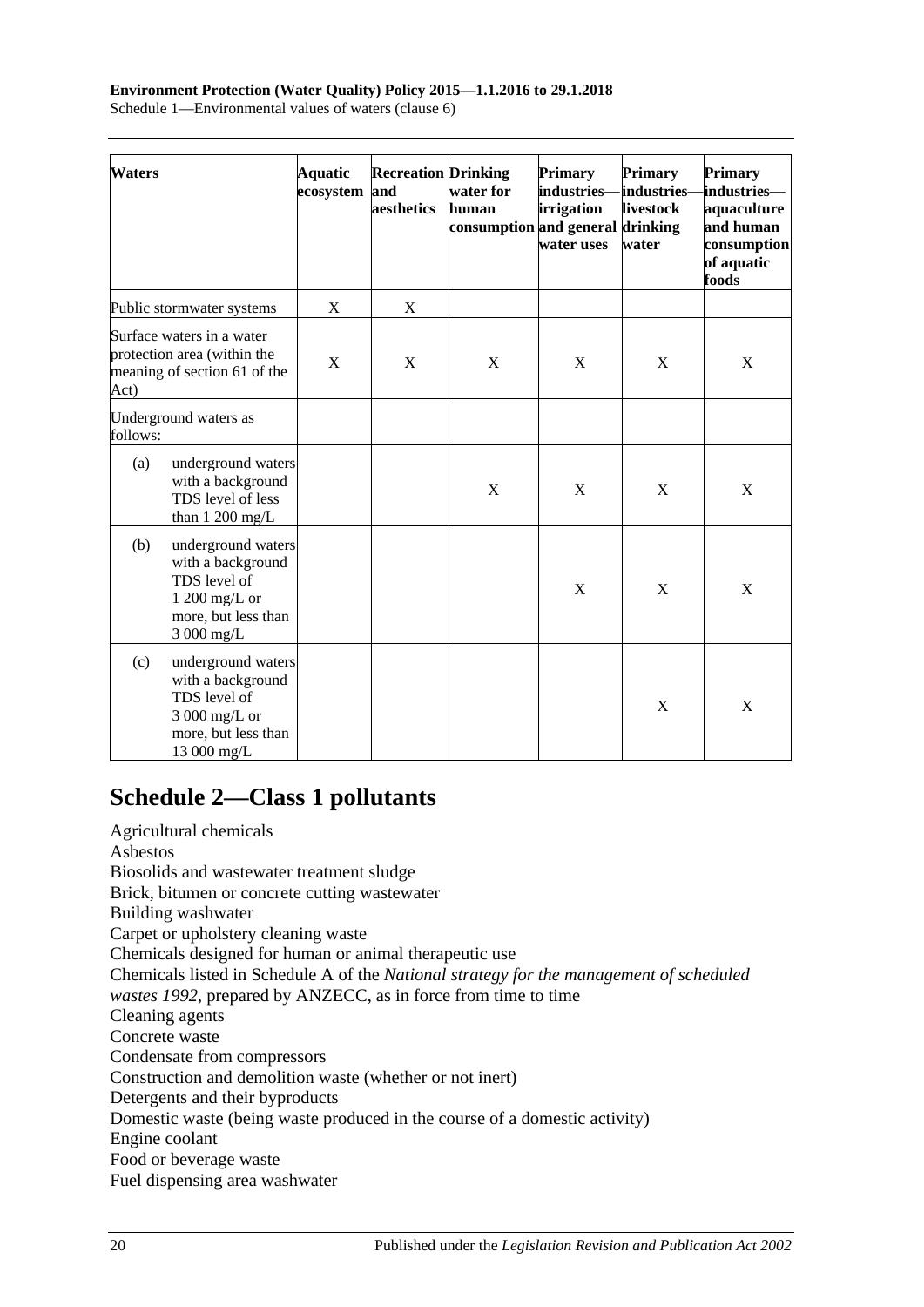Hard waste (for example, vehicles, tyres, batteries, metal parts, piping, electronic equipment and municipal solid waste) Hazardous waste Human waste High pressure water blasting waste Liquid waste Medical waste Motor vehicle servicing or repairs waste Oil, grease or lubricants Paint and paint scrapings Painting washwater Paint stripping waste Petroleum products Photographic chemicals Plaster, plaster waste and plaster wastewater Pool backwash water Pool chemicals Putrescible waste (for example, food scraps and dead animals that are putrid or likely to become putrid) Quarantine waste (waste that is subject to quarantine under the *Quarantine Act 1908* of the Commonwealth) Radioactive waste (being waste, the management or disposal of which is regulated under the *[Radiation Protection and Control Act](http://www.legislation.sa.gov.au/index.aspx?action=legref&type=act&legtitle=Radiation%20Protection%20and%20Control%20Act%201982) 1982* or a law of the Commonwealth) Roof cleaning waste Rubbish and litter (for example, bottles, cans, cartons, cigarette butts, food scraps, packaging and paper, glass or plastic items or materials) Sawdust Sewage Solvents Stain or varnish Steam cleaning waste Street cleaning waste Timber preservatives Trade waste Washdown water from cleaning animals or animal enclosures Washdown water from cleaning vehicles, plant or equipment Washdown water from commercial or industrial premises or wharves Waste from grease traps

## <span id="page-20-0"></span>**Schedule 3—Class 2 pollutants**

Air conditioning or cooling system wastewater Animal faeces Fertilisers Green waste (for example, lawn clippings, leaves and prunings) Soil, clay, gravel or sand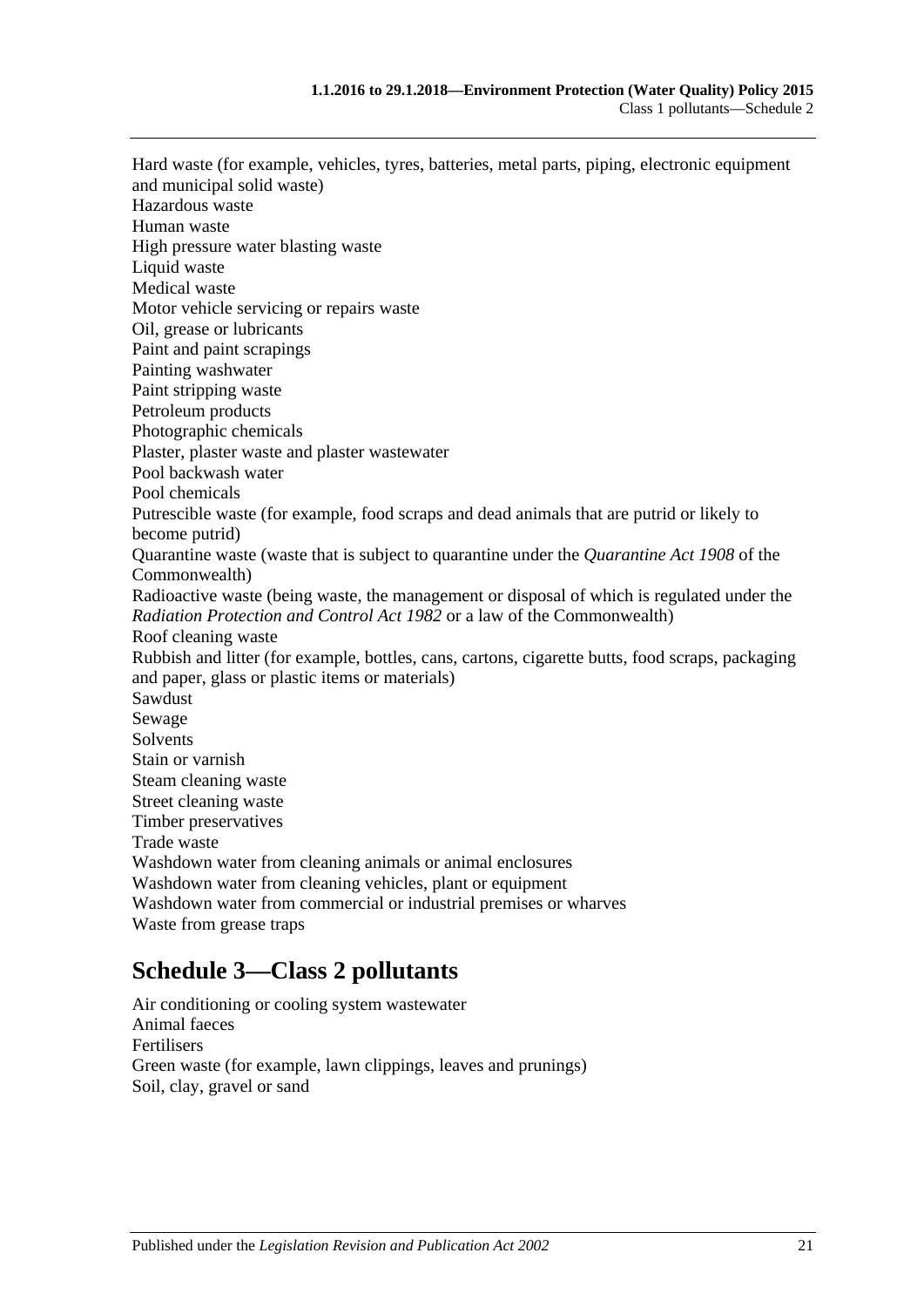# <span id="page-21-0"></span>**Schedule 4—Codes, standards, guidelines and other documents**

| <b>Subject</b>                                    | <b>Activity</b>                                                                        |                                                                                                                                                                                                         | Code, standard or guidelines                                                                                                                                                                                                                                                                         |  |
|---------------------------------------------------|----------------------------------------------------------------------------------------|---------------------------------------------------------------------------------------------------------------------------------------------------------------------------------------------------------|------------------------------------------------------------------------------------------------------------------------------------------------------------------------------------------------------------------------------------------------------------------------------------------------------|--|
| <b>Antifoulants</b>                               |                                                                                        | Using antifoulant                                                                                                                                                                                       | Anti-fouling and In-water Cleaning<br>Guidelines June 2013, published by the<br>Australian Government Department of<br>Agriculture, Fisheries and Forestry and<br>Department of Sustainability,<br>Environment, Water, Population and<br>Communities, as in force from time to time                  |  |
| <b>Building or</b><br>construction                |                                                                                        | Undertaking a building or construction<br>activity described in the Stormwater<br>Pollution Prevention Code of Practice for<br>the Building and Construction Industry 1999<br>prepared by the Authority | Stormwater Pollution Prevention Code of<br>Practice for the Building and Construction<br>Industry 1999, prepared by the Authority                                                                                                                                                                    |  |
| <b>Cattle feedlot</b>                             |                                                                                        | Operating a cattle feedlot                                                                                                                                                                              | Guidelines for the Establishment and<br><b>Operation of Cattle Feedlots in South</b><br>Australia Second Edition February 2006,<br>prepared by the Authority, the Local<br>Government Association of South<br>Australia and Primary Industries and<br>Resources SA, as in force from time to<br>time |  |
| <b>Fire protection</b><br>systems in<br>buildings | Undertaking the construction, maintenance<br>or management of a fire protection system |                                                                                                                                                                                                         | <b>Guidelines for Fire Protection Services</b><br>Pipework Systems-Wastewater<br>Removal 2003, prepared by the Authority                                                                                                                                                                             |  |
| <b>MAR</b> schemes                                |                                                                                        | Operating a MAR scheme                                                                                                                                                                                  | Code of Practice for Aquifer Storage and<br>Recovery 2004, prepared by the Authority                                                                                                                                                                                                                 |  |
| <b>Milking sheds</b>                              |                                                                                        | Operating a milking shed                                                                                                                                                                                | Code of Practice for Milking Shed<br><i>Effluent 2003</i> , prepared by the Authority                                                                                                                                                                                                                |  |
| <b>Piggery</b>                                    | Operating a piggery                                                                    |                                                                                                                                                                                                         | <b>Australian Pork Limited National</b><br><b>Environmental Guidelines for Piggeries</b><br>Second Edition 2010, prepared by<br><b>Australian Pork Limited</b>                                                                                                                                       |  |
|                                                   | <b>Roads and public</b> Undertaking by a public authority of—                          |                                                                                                                                                                                                         | Stormwater Pollution Prevention Code of                                                                                                                                                                                                                                                              |  |
| stormwater<br>systems                             | (a)                                                                                    | the construction or maintenance of<br>a public road; or                                                                                                                                                 | Practice for Local, State and Federal<br>Government 1998, prepared by the<br>Authority                                                                                                                                                                                                               |  |
|                                                   | (b)                                                                                    | the management of a stormwater<br>system or a part of such a system                                                                                                                                     |                                                                                                                                                                                                                                                                                                      |  |
| Septic systems                                    |                                                                                        |                                                                                                                                                                                                         | Using sludge collected from a septic system South Australian Biosolids Guidelines for<br>the Safe Handling, Reuse or Disposal of<br>Biosolids 1997, prepared by the Authority                                                                                                                        |  |
| <b>Sewerage</b><br>infrastructure                 |                                                                                        | Operating sewerage infrastructure                                                                                                                                                                       | Code of Practice for Wastewater Overflow<br>Management 2008, prepared by the<br>Authority                                                                                                                                                                                                            |  |
|                                                   |                                                                                        | Reusing, or supplying for reuse, sludge<br>collected from sewerage infrastructure                                                                                                                       | South Australian Biosolids Guidelines for<br>the Safe Handling, Reuse or Disposal of<br>Biosolids 1997, prepared by the Authority                                                                                                                                                                    |  |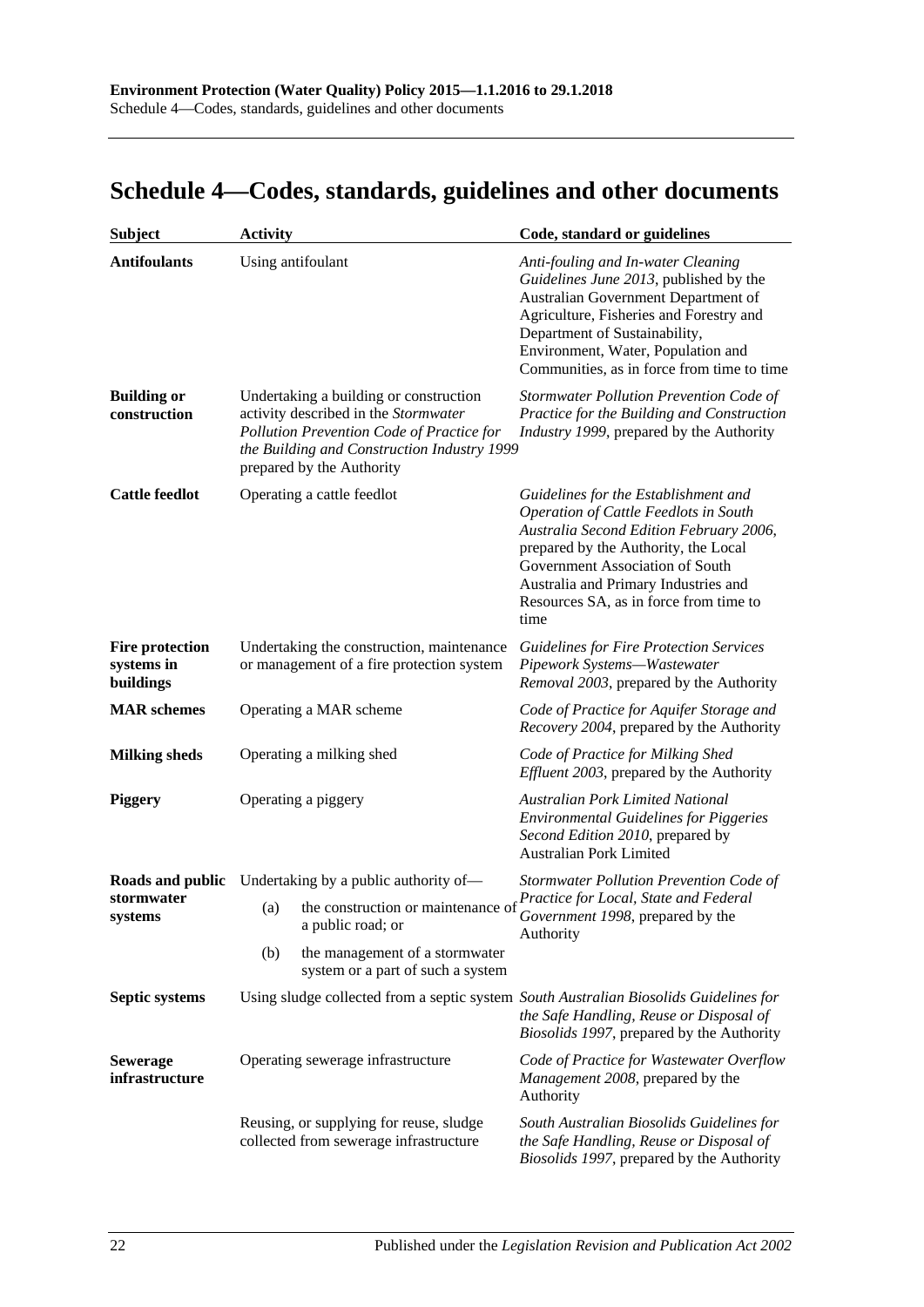Codes, standards, guidelines and other documents—Schedule 4

| <b>Subject</b>                     | <b>Activity</b>                                                                                     | Code, standard or guidelines                                                                                                                                                                                                                                                                                                                                      |
|------------------------------------|-----------------------------------------------------------------------------------------------------|-------------------------------------------------------------------------------------------------------------------------------------------------------------------------------------------------------------------------------------------------------------------------------------------------------------------------------------------------------------------|
|                                    | collected from sewerage infrastructure                                                              | Reusing, or supplying for reuse, wastewater Australian Guidelines for Water Recycling:<br>Managing Health and Environmental Risks<br>(Phase 1) 2006, prepared by Natural<br>Resource Management Ministerial Council,<br><b>Environment Protection and Heritage</b><br>Council and the Australian Health<br>Ministers Conference, as in force from<br>time to time |
|                                    |                                                                                                     | Code of Practice for Wastewater Overflow<br><i>Management 2008</i> , prepared by the<br>Authority                                                                                                                                                                                                                                                                 |
| facilities                         | <b>Vessels and vessel</b> Operating a vessel or vessel facility                                     | Code of Practice for vessel and facility<br>management (marine and inland<br>waters) 2008, prepared by the Authority                                                                                                                                                                                                                                              |
| <b>Vessels on inland</b><br>waters | Management (including disposal) of<br>greywater produced on or brought onto<br>vessel               | Australian Standard 4995-2009 Greywater<br>treatment systems for vessels operated on<br>inland waters, as in force at the<br>commencement of this policy                                                                                                                                                                                                          |
| Waste depot                        | Operating a waste depot                                                                             | Environmental management of landfill<br>facilities (municipal solid waste and<br>commercial and industrial general<br>waste) 2007, prepared by the Authority                                                                                                                                                                                                      |
| Wastewater<br>lagoons              | Operating, or undertaking the construction,<br>maintenance or management, of a<br>wastewater lagoon | Wastewater Lagoon Construction 2014,<br>prepared by the Authority                                                                                                                                                                                                                                                                                                 |

# <span id="page-22-0"></span>**Schedule 5—Revocation of** *Environment Protection (Water Quality) Policy 2003*

The *[Environment Protection \(Water Quality\) Policy](http://www.legislation.sa.gov.au/index.aspx?action=legref&type=subordleg&legtitle=Environment%20Protection%20(Water%20Quality)%20Policy%202003) 2003* is revoked.